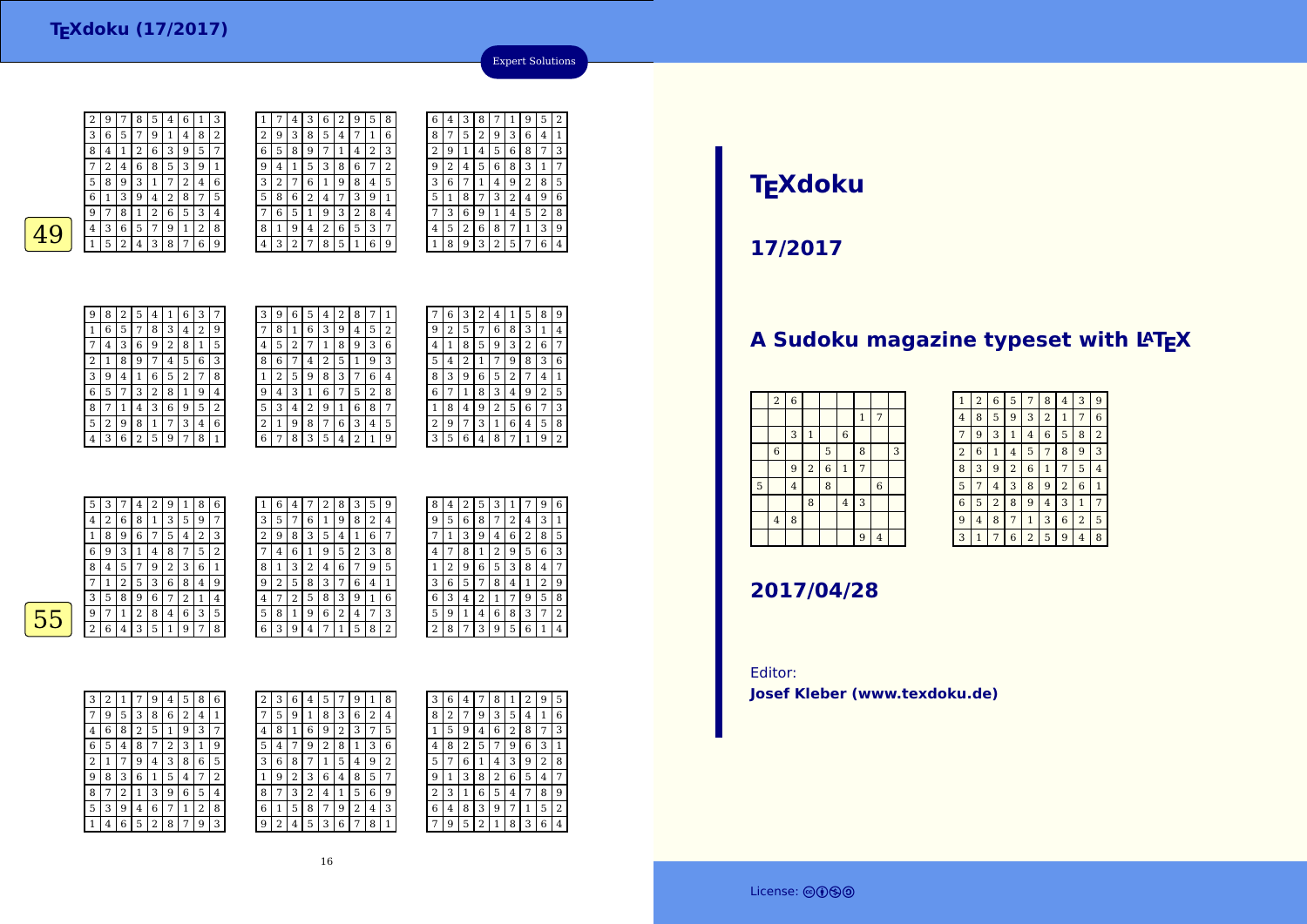### **TEXdoku (17/2017)**

Intermediate Solutions

|   | 3       |   |   |         | $\mathbf{1}$ |             |   |             |                |
|---|---------|---|---|---------|--------------|-------------|---|-------------|----------------|
|   |         |   |   | 7       |              | $\mathbf 5$ |   |             |                |
|   |         |   |   | 3       | $\,$ 6       |             |   |             | 8              |
|   |         |   |   | $\bf 4$ |              |             | 7 |             | $\mathbf{1}$   |
|   |         |   |   |         |              |             |   | $\,$ 6 $\,$ |                |
|   |         |   |   |         | 5            |             |   |             | 3              |
|   | $\bf 4$ |   | 3 | $\,1\,$ |              | 7           | 5 |             |                |
|   |         |   |   | 5       | $\bf 4$      |             | 3 |             | 9              |
| 1 | 9       | 8 |   |         |              | 6           |   |             | $\overline{4}$ |

|             | 3              | $\bf 4$        |                |   |         |   | 9 |
|-------------|----------------|----------------|----------------|---|---------|---|---|
| 8           |                |                |                | 9 | $\bf 4$ |   |   |
|             |                |                | 7              | 3 |         | 2 |   |
| $\,$ 6 $\,$ |                | 9              |                |   |         | 7 |   |
|             |                |                |                |   |         |   |   |
|             |                | $\overline{2}$ |                |   | 6       |   | 3 |
|             |                | $\mathsf 3$    | $\sqrt{2}$     |   | 5       |   | 7 |
| $\sqrt{2}$  | $\overline{6}$ |                | $\overline{4}$ | 8 |         |   |   |
|             | 9              |                |                | 5 |         |   | 6 |

Simple

|   |   |             |                  |             |             | 8 |   |   |
|---|---|-------------|------------------|-------------|-------------|---|---|---|
| 9 |   |             | 3                |             |             |   | 5 |   |
|   |   | 7           |                  | $\mathbf 1$ |             |   | 6 |   |
|   |   | $\bf 4$     | $\,$ 6 $\,$      |             |             |   |   | 3 |
| 8 |   |             |                  |             | 9           | 5 |   | 7 |
|   |   |             | $\mathbf{1}$     |             |             | 9 |   |   |
|   | 5 | $\,$ 6 $\,$ | $\boldsymbol{9}$ |             |             |   | 3 |   |
|   |   |             |                  | $\bf 4$     | $\,$ 6 $\,$ |   | 7 |   |
|   |   |             | 5                |             | 8           |   |   |   |

|   |                | $\overline{6}$ | 3                       | $\overline{\mathbf{4}}$ |   |                | 9 |         |
|---|----------------|----------------|-------------------------|-------------------------|---|----------------|---|---------|
|   | $\,2$          | $\overline{4}$ | 7                       | 8                       |   |                |   |         |
| 9 |                |                | $\overline{\mathbf{c}}$ |                         |   | 7              |   | $\bf 4$ |
|   | 3              | 9              | 6                       |                         |   |                |   | 8       |
|   | $\overline{6}$ |                |                         |                         |   | $\overline{4}$ |   | 9       |
| 5 | 4              |                |                         |                         | 8 | $\,$ 6 $\,$    |   |         |
|   |                |                |                         |                         |   |                | 8 | 3       |
|   |                |                |                         |                         |   | 9              |   |         |
| 3 |                |                |                         |                         |   | 5              |   | 6       |

|                         | $\,2$   |                |   | $\,1\,$        |                         | 7 |   | $\overline{4}$ |
|-------------------------|---------|----------------|---|----------------|-------------------------|---|---|----------------|
| $\overline{\mathbf{4}}$ |         |                |   |                | 3                       |   |   | 6              |
|                         |         |                | 7 | 8              |                         |   | 3 |                |
| $\mathbf 1$             |         | 9              |   |                | $\,$ 6 $\,$             |   |   | 3              |
|                         |         |                |   | $\overline{4}$ | $\overline{\mathbf{c}}$ | 9 |   | 7              |
|                         | $\bf 4$ |                |   |                |                         | 8 |   |                |
| $\overline{6}$          |         | $\overline{4}$ |   |                |                         |   |   |                |
| 9                       | 8       |                |   |                |                         |   |   |                |
|                         | 7       | 3              |   |                |                         |   |   |                |

| $\boldsymbol{2}$ |   |         |   |   |                  |       | 7          |              |
|------------------|---|---------|---|---|------------------|-------|------------|--------------|
| 7                |   | 3       |   |   | $\mathbf{1}$     |       |            |              |
| $\overline{4}$   |   | $\,1\,$ |   | 5 | $\boldsymbol{2}$ |       |            | 9            |
|                  |   |         |   |   |                  |       |            | 7            |
|                  | 3 | 8       |   |   | 9                | $\,2$ | 5          | $\mathbf{1}$ |
|                  |   |         | 1 |   |                  | 3     | 8          |              |
|                  |   |         |   |   |                  |       |            |              |
|                  |   |         |   |   | $\overline{4}$   |       | 9          | 3            |
|                  |   |         | 5 |   | 3                | 8     | $\sqrt{2}$ |              |

┱

-

| g              | 6 | 8 | 4 | 3            | 7 | 1 | 2 | 5 |  |
|----------------|---|---|---|--------------|---|---|---|---|--|
|                | 4 | 3 | 5 | 2            | 1 | 8 | 9 | 6 |  |
| $\mathbf{1}$   | 5 | 2 | 6 | 9            | 8 | 3 | 4 | 7 |  |
| 6              | 3 | 7 | 2 | 5            | 9 | 4 | 8 | 1 |  |
| 5              | 8 | 9 | 1 | 7            | 4 | 2 | 6 | 3 |  |
| 4              | 2 | 1 | 8 | 6            | 3 | 7 | 5 | 9 |  |
| $\overline{c}$ | 1 | 5 | 3 | 8            | 6 | 9 | 7 | 4 |  |
| 8              | 9 | 4 | 7 | $\mathbf{1}$ | 5 | 6 | 3 | 2 |  |
| 3              | 7 | 6 | 9 | 4            | 2 | 5 | 1 | 8 |  |
|                |   |   |   |              |   |   |   |   |  |

|   | 4 | 6 | 3 | 9 | 1 | 5              | $\overline{2}$ | 8              |
|---|---|---|---|---|---|----------------|----------------|----------------|
| 3 | 9 | 5 | 8 | 2 | 7 | 1              | 6              | 4              |
| 2 | 8 | 1 | 5 | 6 | 4 | 3              | 7              | 9              |
| 8 | 5 | 9 | 7 | 1 | 2 | 6              | 4              | 3              |
| 4 | 1 | 3 | 6 | 5 | 9 | 7              | 8              | $\overline{2}$ |
| 6 | 7 | 2 | 4 | 8 | 3 | 9              | 1              | 5              |
| 9 | 3 | 7 | 2 | 4 | 6 | 8              | 5              | 1              |
| 1 | 2 | 8 | 9 | 7 | 5 | 4              | 3              | 6              |
| 5 | 6 | 4 | 1 | 3 | 8 | $\overline{2}$ | 9              | 7              |

|   | 3              |   | 4 | 9 | 8 | 5              | 6              | 2 |
|---|----------------|---|---|---|---|----------------|----------------|---|
| 5 | $\overline{2}$ | 6 | 7 | 1 | 3 | 8              | 4              | 9 |
| 4 | 8              | 9 | 5 | 6 | 2 | 7              | 3              | 1 |
| 9 | 7              | 2 | 6 | 5 | 4 | 3              | 1              | 8 |
| 8 | 6              | 4 | 3 | 2 | 1 | 9              | 5              | 7 |
| 3 | 5              | 1 | 9 | 8 | 7 | 4              | $\overline{2}$ | 6 |
| 2 | 1              | 3 | 8 | 7 | 5 | 6              | 9              | 4 |
| 7 | 9              | 5 | 2 | 4 | 6 | 1              | 8              | 3 |
|   | 4              | 8 |   | 3 | g | $\overline{2}$ |                | 5 |

| 4              |                | 3 | 9 | 6 | 1 | 2 | 5 | 8 |
|----------------|----------------|---|---|---|---|---|---|---|
| 5              | 9              | 8 | 2 | 3 | 4 | 7 | 6 | 1 |
| $\overline{2}$ | 6              | 1 | 5 | 8 | 7 | 3 | 4 | 9 |
| 3              | 4              | 6 | 8 | 7 | 2 | 1 | 9 | 5 |
|                | 1              | 5 | 3 | 9 | 6 | 8 | 2 | 4 |
| 9              | 8              | 2 | 4 | 1 | 5 | 6 |   | 3 |
| 6              | 3              | 4 | 7 | 5 | 8 | 9 | 1 | 2 |
| 1              | 5              | 9 | 6 | 2 | 3 | 4 | 8 | 7 |
| 8              | $\overline{2}$ |   | 1 | 4 | 9 | 5 | 3 | 6 |

| 8 | 5 | 3 | 9 | 4              | 1 |                | 6 | 2            |
|---|---|---|---|----------------|---|----------------|---|--------------|
| 2 | 1 | 7 | 6 | 8              | 3 | 9              | 5 | 4            |
| 9 | 6 | 4 | 7 | 5              | 2 | 8              | 1 | 3            |
| 7 | 4 | 6 | 1 | 9              | 5 | $\overline{2}$ | 3 | 8            |
| 5 | 2 | 8 | 3 | 6              |   | 4              | 9 | $\mathbf{1}$ |
| 3 | 9 | 1 | 4 | $\overline{c}$ | 8 | 6              | 7 | 5            |
| 4 | 8 | 9 | 5 | 1              | 6 | 3              | 2 | 7            |
| 6 | 7 | 5 | 2 | 3              | 4 | 1              | 8 | g            |
|   | 3 | 2 | 8 | 7              | 9 | 5              | 4 | 6            |
|   |   |   |   |                |   |                |   |              |

| 1 |                | 4 | 6 | 5 | 3 | 8              | $\overline{2}$ | g              |
|---|----------------|---|---|---|---|----------------|----------------|----------------|
| 6 | 5              | 8 | 2 | 9 | 1 |                | 3              | 4              |
| 3 | $\overline{c}$ | 9 | 8 | 4 | 7 | 1              | 6              | 5              |
| 8 | 3              | 2 | 5 | 1 | 6 | 9              | 4              | 7              |
| 4 | 9              | 1 |   | 2 | 8 | 3              | 5              | 6              |
| 5 | 6              |   | 4 | 3 | 9 | $\overline{c}$ | $\mathbf{1}$   | 8              |
| 2 | 4              | 3 | 9 | 7 | 5 | 6              | 8              | 1              |
|   | 8              | 5 | 1 | 6 | 2 | 4              | 9              | 3              |
| ë |                | 6 | 3 | 8 | 4 | 5              | 7              | $\overline{2}$ |

|   | 3 | $\overline{2}$ | 9 | 1 | 4 | 5 | 6 | 8 |  |
|---|---|----------------|---|---|---|---|---|---|--|
| 5 | 6 | 1              | 2 | 3 | 8 | 7 | 9 | 4 |  |
| g | 4 | 8              | 7 | 5 | 6 | 3 | 1 | 2 |  |
| 2 | 9 | 3              | 6 | 4 | 5 | 8 | 7 | 1 |  |
| 1 | 7 | 4              | 8 | 2 | 9 | 6 | 5 | 3 |  |
| 6 | 8 | 5              | 1 | 7 | 3 | 2 | 4 | 9 |  |
| 8 | 2 | 6              | 5 | 9 | 1 | 4 | 3 | 7 |  |
| 4 | 5 | 9              | 3 | 8 | 7 | 1 | 2 | 6 |  |
| 3 | 1 | 7              | 4 | 6 | 2 | 9 | 8 | 5 |  |
|   |   |                |   |   |   |   |   |   |  |

| 6 | 1 | 9 |   |                         |   |   |   | 4                |  |
|---|---|---|---|-------------------------|---|---|---|------------------|--|
| 3 | 2 | 4 | 9 | 8                       | 1 | 7 | 5 | 6                |  |
| 8 | 5 | 7 | 4 | 6                       | 2 | 9 | 3 | 1                |  |
| 2 | 6 | 1 | 3 | 7                       | 9 | 5 | 4 | 8                |  |
| 9 | 8 | 3 | 5 | 1                       | 4 | 2 | 6 | 7                |  |
|   | 4 | 5 | 6 | $\overline{\mathbf{c}}$ | 8 | 1 | 9 | 3                |  |
| 4 | 3 | 2 | 1 | 5                       | 7 | 6 | 8 | 9                |  |
| 5 | 7 | 6 | 8 | 9                       | 3 | 4 | 1 | 2                |  |
|   | 9 | 8 | 2 | 4                       | 6 | 3 | 7 | 5                |  |
|   |   |   |   |                         |   |   |   | 2<br>3<br>8<br>5 |  |

| 4 | 6 |   | 5              | 8 | 9              | 3              | 1              | 2 |
|---|---|---|----------------|---|----------------|----------------|----------------|---|
| 1 | 8 | 3 | $\overline{2}$ | 4 |                | 6              | 9              | 5 |
| 5 | 9 | 2 | 1              | 6 | 3              | 8              | 4              | 7 |
| 8 | 5 | 4 | 7              | 3 | $\overline{2}$ | 1              | 6              | 9 |
| 3 | 7 | 9 | 6              | 5 | 1              | 4              | $\overline{2}$ | 8 |
| 2 | 1 | 6 | 4              | 9 | 8              | 5              | 7              | 3 |
| 7 | 2 | 5 | 8              | 1 | 4              | 9              | 3              | 6 |
| 6 | 3 | 1 | 9              | 2 | 5              | 7              | 8              | 4 |
| q | 4 | 8 | 3              | 7 | 6              | $\overline{2}$ | 5              | 1 |

| 8 | 1 | 7 | 6 | 5 | 4 | 3 | 2 | 9 |
|---|---|---|---|---|---|---|---|---|
| 4 | 6 | 2 | 8 | 3 | 9 | 5 | 7 | 1 |
| 3 | 9 | 5 | 1 | 7 | 2 | 8 | 6 | 4 |
| 1 | 8 | 4 | 9 | 6 | 3 | 2 | 5 |   |
| 9 | 7 | 3 | 2 | 8 | 5 | 4 | 1 | 6 |
| 5 | 2 | 6 | 4 | 1 | 7 | 9 | 3 | 8 |
| 6 | 3 |   | 5 | 9 | 8 | 7 | 4 | 2 |
| 7 | 4 | 9 | 3 | 2 | 6 | 1 | 8 | 5 |
| 2 | 5 | 8 | 7 | 4 | 1 | 6 | 9 | 3 |

| 8 | 4 | 5 | 1              | 3 | 2 | 9              | 6              |   |
|---|---|---|----------------|---|---|----------------|----------------|---|
| 3 | 6 | 2 | 9              | 4 | 7 | 5              | 1              | 8 |
| g | 1 | 7 | 8              | 5 | 6 | $\overline{c}$ | 3              | 4 |
|   | 2 | 4 | 5              | 6 | 3 | 8              | 9              | 1 |
| 5 | 3 | 1 | 4              | 9 | 8 | 7              | $\overline{2}$ | 6 |
| 6 | g | 8 | $\overline{c}$ | 7 | 1 | 4              | 5              | 3 |
| 4 | 7 | 6 | 3              | 2 | 9 | 1              | 8              | 5 |
| 2 | 8 | 3 | 7              | 1 | 5 | 6              | 4              | 9 |
|   | 5 | 9 | 6              | 8 | 4 | 3              | 7              | 2 |

| З | 1              | 5              | 4              | 8              |   | 6              | $\overline{2}$ | 9 |
|---|----------------|----------------|----------------|----------------|---|----------------|----------------|---|
| 8 | 7              | 4              | 6              | 2              | 9 | 3              | 1              | 5 |
| 2 | 9              | 6              | 3              | 1              | 5 | 8              | 4              | 7 |
| 4 | 3              | 7              | 1              | 6              | 2 | 9              | 5              | 8 |
| 9 | 8              | 1              | 5              | 3              | 4 | 7              | 6              | 2 |
| 6 | 5              | $\overline{2}$ | 9              | 7              | 8 | 1              | 3              | 4 |
| 5 | $\overline{2}$ | 3              | 8              | 9              | 1 | 4              | 7              | 6 |
| 1 | 4              | 9              | 7              | 5              | 6 | $\overline{2}$ | 8              | 3 |
|   | 6              | 8              | $\overline{2}$ | $\overline{4}$ | 3 | 5              | 9              | 1 |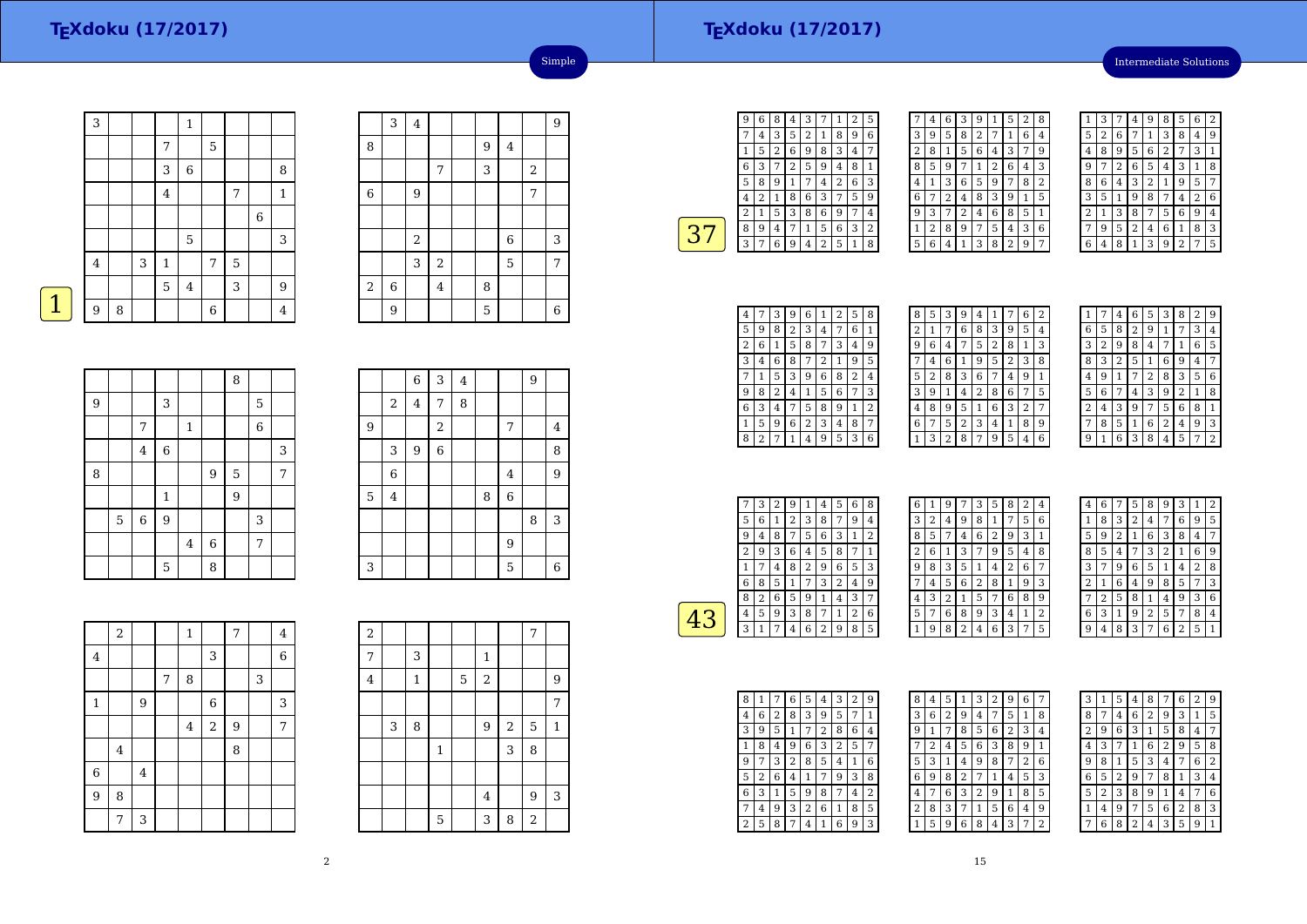| 8 | 5 |   | 6              | З | 4 | 2 | 1 | 9 |
|---|---|---|----------------|---|---|---|---|---|
| 6 | 4 | 9 |                | 2 | 1 | 5 | 3 | 8 |
| 3 | 2 | 1 | 5              | 9 | 8 | 6 | 4 | 7 |
|   | 9 | 2 | 3              | 5 | 6 | 7 | 8 | 4 |
|   | 3 | 8 |                | 4 | 2 | 9 | 5 | 6 |
| 4 | 6 | 5 | 9              | 8 | 7 | 3 | 2 |   |
| 2 |   | 4 | 8              | 6 | 3 | 1 | 9 | 5 |
| 5 | 1 | 3 | 4              | 7 | 9 | 8 | 6 | 2 |
| 9 | 8 | 6 | $\overline{2}$ | 1 | 5 | 4 | 7 | 3 |
|   |   |   |                |   |   |   |   |   |

| 6 | 5 | 2 | 9 |   | 3              | 8 | 4 | ı |
|---|---|---|---|---|----------------|---|---|---|
| 8 | 3 | 4 | 1 | 5 | 6              | 7 | 2 | 9 |
| 7 | 9 | 1 | 4 | 2 | 8              | 6 | 5 | 3 |
| 4 | 6 | 8 | 2 | 9 | 5              | 3 | 1 | 7 |
| 3 | 7 | 5 | 8 | 6 | 1              | 4 | 9 | 2 |
| 1 | 2 | 9 | 3 | 4 | 7              | 5 | 6 | 8 |
| 9 | 1 | 6 | 7 | 8 | 4              | 2 | 3 | 5 |
| 2 | 4 | 7 | 5 | 3 | 9              | 1 | 8 | 6 |
| 5 | 8 | 3 | 6 | 1 | $\overline{2}$ | 9 | 7 | 4 |

|  | 4 | 7 | 6 | 1 | 2 | З | 8 | 5 | 9 |
|--|---|---|---|---|---|---|---|---|---|
|  | 2 | 9 | 8 | 6 | 5 | 4 | 1 | 7 | 3 |
|  | 1 | 3 | 5 | 8 | 9 | 7 | 2 | 4 | 6 |
|  | 6 | 4 | 7 | 9 | 1 | 5 | 3 | 2 | 8 |
|  | 8 | 2 | 3 | 4 | 7 | 6 | 5 | 9 | 1 |
|  | 5 | 1 | 9 | 2 | 3 | 8 | 7 | 6 | 4 |
|  |   | 6 | 4 | 3 | 8 | 2 | 9 | 1 | 5 |
|  | 3 | 5 | 1 |   | 4 | 9 | 6 | 8 | 2 |
|  | g | 8 | 2 | 5 | 6 | 1 | 4 | 3 | 7 |
|  |   |   |   |   |   |   |   |   |   |

Intermediate Solutions

 $\boxed{31}$ 

| 4                       | 2 | 3 | 8              | 1              | 9 |   | 5 | 6 |
|-------------------------|---|---|----------------|----------------|---|---|---|---|
| 8                       | 5 | 1 | 7              | 6              | 4 | 2 | 3 | 9 |
| 7                       | 9 | 6 | $\overline{2}$ | 5              | 3 | 4 | 8 | 1 |
| 1                       | 4 | 2 | 9              | 3              | 8 | 6 | 7 | 5 |
| 3                       | 7 | 5 | 6              | $\overline{2}$ | 1 | 8 | 9 | 4 |
| 6                       | 8 | 9 | 5              | 4              | 7 | 1 | 2 | 3 |
| 9                       | 3 | 7 | 1              | 8              | 6 | 5 | 4 | 2 |
| 5                       | 6 | 8 | 4              | 9              | 2 | 3 | 1 | 7 |
| $\overline{\mathbf{c}}$ | 1 | 4 | 3              | 7              | 5 | 9 | 6 | 8 |

| 3 | 2 | 4              | 1 | 9 | 6 | 8 |   | 5 |  |
|---|---|----------------|---|---|---|---|---|---|--|
| 7 | 8 | 9              | 2 | 3 | 5 | 4 | 6 | 1 |  |
| 6 | 1 | 5              | 4 | 7 | 8 | 9 | 3 | 2 |  |
| 4 | 5 | 8              | 6 | 1 | 2 | 3 | 9 | 7 |  |
| 9 | 6 | 3              | 5 | 8 | 7 | 2 | 1 | 4 |  |
| 2 | 7 | 1              | 9 | 4 | 3 | 5 | 8 | 6 |  |
| 5 | 9 | 6              | 3 | 2 | 1 | 7 | 4 | 8 |  |
| 1 | 4 | 7              | 8 | 5 | 9 | 6 | 2 | 3 |  |
| 8 | 3 | $\overline{2}$ | 7 | 6 | 4 | 1 | 5 | 9 |  |

| 4              | 3 | 5 | 9              |   | 8 | 1 | 2 | 6 |
|----------------|---|---|----------------|---|---|---|---|---|
| 6              | 7 | 8 | 4              | 1 | 2 | 9 | 3 | 5 |
| 1              | 2 | 9 | 3              | 6 | 5 | 8 | 7 | 4 |
| $\overline{2}$ | 8 | 6 | 5              | 9 |   | 3 | 4 | 1 |
| 9              | 4 | 3 | $\overline{2}$ | 8 | 1 | 5 | 6 | 7 |
|                | 5 | 1 | 6              | 3 | 4 | 2 | 9 | 8 |
| 3              | 9 | 7 | 8              | 5 | 6 | 4 | 1 | 2 |
| 8              | 1 | 2 | 7              | 4 | 9 | 6 | 5 | 3 |
| 5              | 6 | 4 |                | 2 | 3 | 7 | 8 | 9 |

| 1              | 8 | 9 | 4 | 6 | 5 | 3 | 7 | 2 | 7              | 3 | 2 | 6 | 8 | 9 | 4 |   | 5              |
|----------------|---|---|---|---|---|---|---|---|----------------|---|---|---|---|---|---|---|----------------|
| 5              | 3 | 7 | 8 | 2 |   | 9 | 4 | 6 | 9              | 1 | 8 | 2 | 5 | 4 |   | 6 | 3              |
| 6              | 4 | n |   | 3 | 9 | 8 |   | 5 | 4              | 6 | 5 |   | 7 | 3 | 2 | 9 | 8              |
| 3              | 9 | 8 | 5 | 7 | っ |   | 6 | 4 | 3              | 5 | 9 | 8 | 6 | ¬ |   | 4 | $\overline{2}$ |
| 7              | 5 |   | 9 | 4 | 6 | 2 | 3 | 8 |                | 2 | 4 | 3 | 9 | 5 | 6 | 8 | 7              |
| $\overline{2}$ | 6 | 4 | 3 | 1 | 8 | 5 | 9 | 7 | 6              | 8 |   | 4 | 2 |   | 3 | 5 | 9              |
| 4              | 2 | 6 |   | 5 | 3 |   | 8 | 9 | 5              | 9 |   |   | 4 | 2 | 8 | 3 | 6              |
| 9              |   | 3 | 2 | 8 | 4 | 6 | 5 | 1 | $\overline{2}$ | 4 | 6 | 9 | 3 | 8 | 5 | 7 | 1              |
| 8              |   | 5 | 6 | 9 | 7 | 4 | 2 | 3 | 8              | 7 | 3 | 5 |   | 6 | 9 | 2 | 4              |

| 2 | 6 | 1 | 8 | 7              | 4 | 9 | 3              | 5 |
|---|---|---|---|----------------|---|---|----------------|---|
| 8 | 5 | 4 | 1 | 3              | 9 | 6 | 7              | 2 |
| 9 | 3 | 7 | 6 | 5              | 2 | 1 | 4              | 8 |
| 6 | 1 | 8 | 4 | $\overline{2}$ | 5 | 3 | 9              | 7 |
|   | 4 | 3 | 9 | 8              | 1 | 5 | $\overline{2}$ | 6 |
| 5 | 2 | 9 | 3 | 6              | 7 | 8 | $\mathbf{1}$   | 4 |
| 1 | 7 | 6 | 2 | 9              | 8 | 4 | 5              | 3 |
| 4 | 8 | 5 | 7 | 1              | 3 | 2 | 6              | 9 |
|   | 9 | 2 | 5 | 4              | 6 | 7 | 8              | 1 |

| 4              | 3 | 8 | 7            | 1 | 6            | 9 | 5 | $\overline{2}$ |
|----------------|---|---|--------------|---|--------------|---|---|----------------|
| 6              | 2 | 1 | 9            | 5 | 3            | 7 | 8 | 4              |
| 9              | 7 | 5 | 8            | 2 | 4            | 1 | 6 | 3              |
| 1              | 4 | 9 | 2            | 3 | 5            | 8 | 7 | 6              |
| 3              | 8 | 7 | $\mathbf{1}$ | 6 | 9            | 2 | 4 | 5              |
| 5              | 6 | 2 | 4            | 8 | 7            | 3 | 9 | 1              |
| 7              | 9 | 6 | 3            | 4 | $\mathbf{1}$ | 5 | 2 | 8              |
| 8              | 1 | 4 | 5            | 7 | 2            | 6 | 3 | 9              |
| $\overline{c}$ | 5 | 3 | 6            | 9 | 8            | 4 | 1 | 7              |

| 2 | 4 |   |   |   | y | 6 | 8              | 3 | 2 | 7 |
|---|---|---|---|---|---|---|----------------|---|---|---|
| 9 | 7 | 8 | 5 | 6 | 3 | 2 | 4              | 1 | 5 | 3 |
| 3 | 6 | 1 | 4 | 8 | 2 | 7 | 9              | 5 | 4 | 9 |
| 6 | 2 |   | 9 | 3 | 4 | 5 | 1              | 8 | 6 |   |
| 5 | 1 | 9 | 8 | 2 | 7 | 3 | 6              | 4 | 3 | 1 |
| 8 | 3 | 4 | 6 | 5 | 1 | 9 | $\overline{2}$ | 7 | 9 | 8 |
| 4 | 8 | 3 | 2 | 7 | 6 | 1 | 5              | 9 | 1 | 6 |
| 7 | 9 | 2 |   | 4 | 5 | 8 | 3              | 6 | 8 | 5 |
| 1 | 5 | 6 | 3 | 9 | 8 | 4 | 7              | 2 |   | 2 |
|   |   |   |   |   |   |   |                |   |   |   |

| 2 |   |   | 5              | 6 | 3 | 4 | 8              | 9              |
|---|---|---|----------------|---|---|---|----------------|----------------|
| 5 | 3 | 8 | 9              | 4 | 1 | 2 | 6              | 7              |
| 4 | 9 | 6 | $\overline{c}$ | 7 | 8 | 5 | 3              | 1              |
| 6 | 4 | 2 | 1              | 5 | 9 | 8 | 7              | 3              |
| 3 | 1 | 5 | 8              | 2 | 7 | 6 | 9              | 4              |
| 9 | 8 | 7 | 6              | 3 | 4 | 1 | $\overline{2}$ | 5              |
| 1 | 6 | 3 | 4              | 9 | 2 |   | 5              | 8              |
| 8 | 5 | 9 | 7              | 1 | 6 | 3 | 4              | $\overline{2}$ |
|   | 2 | 4 | 3              | 8 | 5 | 9 | 1              | 6              |

| 8<br>5<br>$\overline{2}$ |
|--------------------------|
|                          |
|                          |
|                          |
|                          |
| 3                        |
|                          |
| 6                        |
|                          |
|                          |

|            | 7            |             |   | 3 |                | 8                | $\,6$ |   |
|------------|--------------|-------------|---|---|----------------|------------------|-------|---|
|            |              |             |   | 9 |                | 7                |       |   |
| 3          | 8            |             |   |   |                |                  |       |   |
| $\sqrt{2}$ |              | $\,$ 6 $\,$ |   |   | 8              |                  |       | 5 |
| 8          |              |             | 7 |   | 3              | $\,2$            |       |   |
| 7          | $\mathbf{1}$ |             |   |   |                |                  | 9     |   |
|            |              |             |   |   |                | $\boldsymbol{6}$ | 5     |   |
|            | 9            |             |   |   |                |                  |       |   |
| 6          |              |             |   |   | $\overline{a}$ |                  | 1     |   |

|                |              |                | 8            |             |                |                |   |
|----------------|--------------|----------------|--------------|-------------|----------------|----------------|---|
| $\overline{4}$ |              |                |              |             |                |                | 1 |
|                | $\mathbf{1}$ |                | 9            |             |                | $\overline{4}$ | 6 |
|                |              | 3              |              | 4           | $\overline{7}$ | 5              |   |
|                | 8            |                |              | $\,$ 6 $\,$ |                | 7              | 9 |
|                | 7            | 8              | $\mathbf{1}$ | 9           |                |                |   |
|                | 3            | $\overline{6}$ |              | 7           |                | $\mathbf{1}$   |   |
|                |              |                |              |             | 8              |                |   |

5

 $\frac{5}{\sqrt{1}}$  1 2

4

2

 $\frac{2}{7}$  |  $\frac{7}{7}$  $\frac{3}{4}$ 

 $\frac{8}{2}$ 1 4 3 2

8

<sup>3</sup> <sup>2</sup> <sup>5</sup> <sup>8</sup>

 $5 \mid 4 \mid 3$ 

5

 $\begin{array}{c|c|c|c|c} \hline 5 & 8 \\ \hline \end{array}$ 7

|            | 3                       |                         | $\overline{\mathbf{4}}$ |         |   |              |   | $\mathbf{1}$ |  |
|------------|-------------------------|-------------------------|-------------------------|---------|---|--------------|---|--------------|--|
| 7          |                         | $\,2$                   |                         |         |   | 9            |   | $\,$ 6 $\,$  |  |
|            | 9                       |                         |                         |         | 5 |              |   | $\,2$        |  |
|            | $\overline{\mathbf{4}}$ |                         | $\mathbf 1$             |         |   |              |   |              |  |
|            |                         | $\,$ 6 $\,$             |                         |         |   |              |   |              |  |
|            |                         |                         |                         | $\,6\,$ |   |              |   |              |  |
| $\sqrt{2}$ |                         | $\overline{\mathbf{4}}$ |                         |         |   | 5            | 3 |              |  |
| 5          |                         |                         | $\sqrt{2}$              | 3       |   | $\mathbf{1}$ |   |              |  |
|            | 7                       |                         |                         | 1       |   |              |   |              |  |

| $\sqrt{2}$              |   |                |   | 9           |                |   | 5 | 8              |  |
|-------------------------|---|----------------|---|-------------|----------------|---|---|----------------|--|
|                         |   | 5              |   |             |                | 3 |   | 7              |  |
| $\overline{\mathbf{4}}$ | 9 |                |   |             |                |   | 6 |                |  |
| $\overline{6}$          | 3 | $\overline{4}$ | 8 |             |                |   |   |                |  |
| $\overline{5}$          |   | $\overline{2}$ |   |             | 7              |   |   | 3              |  |
|                         | 8 |                |   |             | $\overline{4}$ |   |   | $\overline{a}$ |  |
|                         |   | 9              |   | $\mathbf 5$ |                |   |   |                |  |
| 3                       |   |                |   |             | $\sqrt{2}$     |   |   |                |  |
|                         |   |                |   |             |                |   |   |                |  |

 $\begin{array}{c|c} 7 & 9 \\ \hline & 1 \end{array}$ 

 $\begin{array}{c|c} 8 & 1 \end{array}$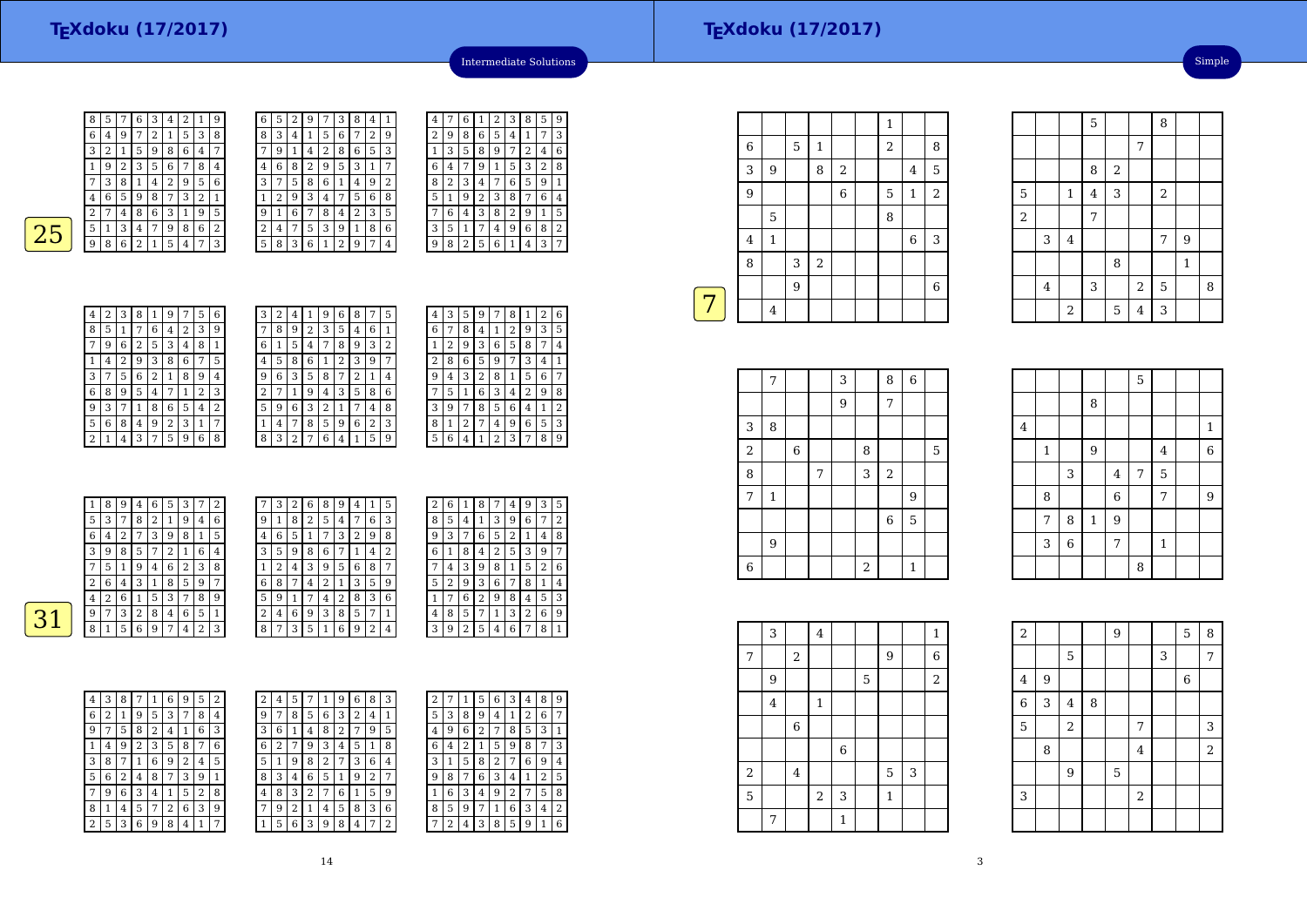Easy Solutions

|   |   |                |                | $\overline{6}$ | $\overline{4}$ |             |                |   | 9 |
|---|---|----------------|----------------|----------------|----------------|-------------|----------------|---|---|
|   | 1 |                |                | 5              |                |             |                |   |   |
|   |   |                |                |                | 3              | 7           |                |   |   |
|   |   | $\overline{4}$ |                | 8              |                |             |                |   |   |
|   |   | 9              |                | $\overline{4}$ |                | $\,$ 6 $\,$ |                | 7 |   |
|   | 8 |                | $\,1$          |                |                |             |                |   |   |
|   | 9 | 3              | 5              |                |                |             |                |   |   |
|   |   | 7              |                |                |                | 3           | $\overline{9}$ |   |   |
| 3 |   |                | $\overline{4}$ | 7              | 5              |             | 8              |   |   |

|                | $\overline{6}$ |                | $\overline{c}$ | $\mathbf 1$             |              |              | 5              | $\overline{4}$ |
|----------------|----------------|----------------|----------------|-------------------------|--------------|--------------|----------------|----------------|
|                | $\overline{4}$ | 8              | $\overline{6}$ | 3                       |              |              | $\sqrt{2}$     |                |
|                |                | $\overline{9}$ |                | $\overline{\mathbf{4}}$ |              |              |                | $\,6$          |
|                |                |                |                |                         |              | $\mathbf{1}$ | 9              | $\,2$          |
|                | 3              |                | 9              |                         |              |              | 8              |                |
|                |                |                |                |                         | 8            |              | $\overline{4}$ |                |
|                | $\,2$          |                | $\overline{4}$ |                         | $\mathbf{1}$ |              |                | 3              |
|                |                | $\mathbf{1}$   |                |                         |              |              |                |                |
| $\overline{6}$ |                |                |                |                         |              |              |                |                |

Easy

|--|

|                |                |   | 3           |              |                |                |         |  |
|----------------|----------------|---|-------------|--------------|----------------|----------------|---------|--|
| $\,$ 6 $\,$    |                |   |             |              |                |                |         |  |
|                |                |   | $\,$ 6 $\,$ | $\mathbf{1}$ |                | 5              | $\bf 4$ |  |
| $\overline{5}$ | $\overline{4}$ | 6 |             |              |                | $\overline{a}$ | 9       |  |
|                |                | 3 | 5           |              |                |                |         |  |
|                | $\,2$          |   |             |              |                | $\mathbf 1$    | 7       |  |
|                | 3              |   |             |              |                |                |         |  |
|                |                | 5 | 9           | 3            | 7              | $\overline{6}$ |         |  |
| $\bf 4$        |                |   | $\mathbf 1$ |              | $\overline{a}$ | 9              |         |  |

|              |                | 8              |   |   |                |                         | $\overline{2}$ |   |
|--------------|----------------|----------------|---|---|----------------|-------------------------|----------------|---|
|              |                |                |   |   |                | $\,$ 6 $\,$             | $\bf 4$        |   |
| $\mathbf{1}$ |                |                |   |   |                |                         |                |   |
|              |                | $\overline{7}$ |   |   | 9              | 8                       |                |   |
| 3            |                |                |   |   | $\overline{7}$ |                         | $\mathbf{1}$   | 6 |
|              | $\overline{c}$ | $\mathbf{1}$   |   | 3 |                | $\overline{\mathbf{4}}$ |                | 9 |
|              |                |                | 8 |   |                |                         |                |   |
|              |                |                |   | 9 | $\overline{6}$ |                         |                | 2 |
|              |                | $\overline{4}$ |   |   | $\mathbf 1$    | 3                       | 8              |   |

|                | $\mathbf 1$ |                | $\overline{c}$ | $\overline{6}$ |              | 9                       |   |
|----------------|-------------|----------------|----------------|----------------|--------------|-------------------------|---|
|                |             |                | 9              | 3              | 7            | $\overline{\mathbf{c}}$ |   |
| 8              |             |                |                |                |              |                         | 6 |
|                |             | 5              |                | 7              | $\sqrt{2}$   | 8                       |   |
|                |             | $\overline{a}$ |                |                |              |                         | 5 |
|                |             |                | 6              |                |              |                         |   |
|                | 7           | 9              | $\,1\,$        |                |              | 6                       |   |
| $\overline{2}$ |             |                | 5              | 8              | $\mathbf{1}$ |                         | 3 |
|                |             |                | 7              |                |              |                         |   |

| 6 | 9        |             |   |              |             |         |   |                         |
|---|----------|-------------|---|--------------|-------------|---------|---|-------------------------|
|   | 8        | 7           |   |              | $\,$ 6 $\,$ | $\bf 4$ | 9 |                         |
| 3 | $\bf{4}$ |             | 8 |              |             |         |   |                         |
|   |          |             | 1 |              |             |         |   | 8                       |
|   | 7        |             |   |              | 5           |         |   | $\overline{\mathbf{4}}$ |
| 9 |          |             |   |              |             |         |   |                         |
|   | 3        | 8           |   | $\mathbf{1}$ | 7           |         |   |                         |
|   |          |             |   |              |             |         |   |                         |
|   | 6        | $\mathbf 5$ |   | 3            | 8           |         |   | 7                       |

÷

| З | 8 | 7            | 6              | 4 | 1 | 5 | 2 | g |
|---|---|--------------|----------------|---|---|---|---|---|
| 1 | 6 | 9            | 5              | 2 | 8 | 7 | 4 | 3 |
| 4 | 5 | 2            | g              | 3 | 7 | 6 | 8 | 1 |
|   | 4 | 6            | 8              | 9 | 2 | 3 | 1 | 5 |
| 5 | 9 | 3            | $\overline{4}$ | 1 | 6 | 2 | 7 | 8 |
| 8 | 2 | $\mathbf{1}$ | 3              | 7 | 5 | 4 | 9 | 6 |
| 9 | 3 | 5            | 2              | 8 | 4 | 1 | 6 | 7 |
| 2 | 7 | 8            | 1              | 6 | 3 | 9 | 5 | 4 |
| 6 | 1 | 4            |                | 5 | 9 | 8 | 3 | 2 |
|   |   |              |                |   |   |   |   |   |

|                | 6 | 3 | 2 | $\mathbf{1}$ | 9 | 8              | 5              | 4              |
|----------------|---|---|---|--------------|---|----------------|----------------|----------------|
| 5              | 4 | 8 | 6 | 3            | 7 | 9              | $\overline{2}$ | 1              |
| $\overline{c}$ | 1 | 9 | 8 | 4            | 5 | 7              | 3              | 6              |
| 4              | 8 | 5 | 3 | 7            | 6 | 1              | 9              | $\overline{2}$ |
| 1              | 3 | 2 | 9 | 5            | 4 | 6              | 8              | 7              |
| 9              | 7 | 6 | 1 | 2            | 8 | 3              | 4              | 5              |
| 8              | 2 |   | 4 | 9            | 1 | 5              | 6              | 3              |
| 3              | 9 | 1 | 5 | 6            | 2 | 4              | 7              | 8              |
| 6              | 5 | 4 |   | 8            | 3 | $\overline{2}$ |                | 9              |

|   | 5 | 1 | 3 | 9 | 4              | 8              | 6              | 2 |
|---|---|---|---|---|----------------|----------------|----------------|---|
| 6 | 8 | 4 | 2 | 7 | 5              | 3              | $\mathbf{1}$   | 9 |
| 3 | 9 | 2 | 6 | 1 | 8              | 5              | 4              | 7 |
| 5 | 4 | 6 | 7 | 8 | 1              | $\overline{c}$ | 9              | 3 |
| 1 | 7 | 3 | 5 | 2 | 9              | 4              | 8              | 6 |
| 9 | 2 | 8 | 4 | 6 | 3              | 1              | 7              | 5 |
| 2 | 3 | 9 | 8 | 4 | 6              |                | 5              | 1 |
| 8 | 1 | 5 | 9 | 3 | 7              | 6              | $\overline{2}$ | 4 |
|   | 6 | 7 | 1 | 5 | $\overline{2}$ | g              | 3              | 8 |

| 9 | 5 | 8 | 3 | 6              | 4 |                | 2 | 1 |
|---|---|---|---|----------------|---|----------------|---|---|
|   | 3 | 2 | 9 | 1              | 5 | 6              | 4 | 8 |
| 1 | 4 | 6 | 7 | 8              | 2 | 5              | 9 | 3 |
| 4 | 6 | 7 | 1 | $\overline{2}$ | 9 | 8              | 3 | 5 |
| 3 | 8 | 9 | 5 | 4              | 7 | $\overline{2}$ | 1 | 6 |
| 5 | 2 | 1 | 6 | 3              | 8 | 4              | 7 | 9 |
| 2 | 1 | 5 | 8 | 7              | 3 | 9              | 6 | 4 |
| 8 | 7 | 3 | 4 | 9              | 6 | 1              | 5 | 2 |
| 6 | 9 | 4 | 2 | 5              | 1 | 3              | 8 | 7 |

|   | 3 | 1 | 8 | 2 | 6 | 5              | 9 | 4              |
|---|---|---|---|---|---|----------------|---|----------------|
| 4 | 6 | 5 | 1 | 9 | 3 | 7              | 2 | 8              |
| 8 | 2 | 9 | 7 | 4 | 5 | 3              | 1 | 6              |
| 9 | 4 | 6 | 5 | 3 |   | $\overline{c}$ | 8 | 1              |
|   | 7 | 3 | 2 | 8 | 9 | 6              | 4 | 5              |
| 5 | 8 | 2 | 4 | 6 | 1 | 9              | 3 | 7              |
| 3 | 5 | 7 | 9 | 1 | 4 | 8              | 6 | $\overline{2}$ |
| 2 | 9 | 4 | 6 | 5 | 8 | 1              | 7 | 3              |
| 6 | 1 | 8 | 3 | 7 | 2 | $\overline{4}$ | 5 | 9              |
|   |   |   |   |   |   |                |   |                |

| 6 | 9 | 2 | 4 | 7 | 1 | 3              | 8 | 5 |
|---|---|---|---|---|---|----------------|---|---|
| 5 | 8 | 7 | 3 | 2 | 6 | 4              | 9 | 1 |
| 3 | 4 | 1 | 8 | 5 | 9 | 7              | 6 | 2 |
| 2 | 5 | 6 | 1 | 4 | 3 | 9              | 7 | 8 |
| 8 | 7 | 3 | 6 | 9 | 5 | 1              | 2 | 4 |
| 9 | 1 | 4 | 7 | 8 | 2 | 5              | 3 | 6 |
| 4 | 3 | 8 | 2 | 1 | 7 | 6              | 5 | 9 |
|   | 2 | 9 | 5 | 6 | 4 | 8              | 1 | 3 |
|   | 6 | 5 | 9 | 3 | 8 | $\overline{2}$ | 4 |   |

|   | 6 | 2 | 9 |   | 8 | 3 | 4 |   | 5 |  |
|---|---|---|---|---|---|---|---|---|---|--|
|   |   | 7 | 3 | 5 | 4 | 2 | 8 | 6 | 9 |  |
|   | 5 | 8 | 4 |   | 6 | 9 | 3 | 1 | 2 |  |
|   | 2 | 3 | 8 | 4 | 7 | 6 | 9 | 5 | 1 |  |
|   |   | 9 | 5 | 8 | 2 | 1 | 6 | 4 | 3 |  |
|   | 4 | 6 | 1 | 9 | 3 | 5 | 7 | 2 | 8 |  |
|   | 3 | 5 | 2 | 6 | 9 |   |   | 8 | 4 |  |
| u | 9 | 4 |   | 2 | 1 | 8 | 5 | 3 | 6 |  |
|   | 8 |   | 6 | 3 | 5 | 4 | 2 | 9 | 7 |  |

| 8 | 5 | 7            | 3 | 1 | 6 | 4              | 9 | 2 |  |
|---|---|--------------|---|---|---|----------------|---|---|--|
| 4 | 3 | 2            | 7 | 5 | 9 | 6              | 1 | 8 |  |
| g |   | 6            | 8 | 2 | 4 |                | 5 | 3 |  |
| 5 | 4 | $\mathbf{1}$ | 9 | 6 | 2 | 3              | 8 | 7 |  |
|   | 9 | 8            | 4 | 3 | 5 | $\overline{2}$ | 6 | 1 |  |
| 2 | 6 | 3            | 1 | 8 | 7 | 5              | 4 | 9 |  |
| 3 | 7 | 5            | 6 | 9 | 8 | 1              | 2 | 4 |  |
| 1 | 2 | 9            | 5 | 4 | 3 | 8              | 7 | 6 |  |
| 6 | 8 | 4            | 2 | 7 | 1 | 9              | 3 | 5 |  |

| 2              | 1 |   | 5              | g | 6 | 8 | 3 | 4 |
|----------------|---|---|----------------|---|---|---|---|---|
| 9              | 4 | 3 | 1              | 8 | 7 | 5 | 2 | 6 |
| 6              | 8 | 5 | 4              | 3 | 2 | 9 | 7 | 1 |
| 7              | 3 | 4 | $\overline{c}$ | 1 | 5 | 6 | 8 | 9 |
| 5              | 6 | 2 | 9              | 4 | 8 |   | 1 | 3 |
| 8              | 9 | 1 | 7              | 6 | 3 | 4 | 5 | 2 |
| 1              | 5 | 6 | 3              | 7 | 9 | 2 | 4 | 8 |
| $\overline{4}$ | 7 | 8 | 6              | 2 | 1 | 3 | 9 | 5 |
|                | 2 | 9 | 8              | 5 | 4 | 1 | 6 | 7 |

|   | 2 | 8 | 5 | 3 | 6 |   | 9 | 4 |
|---|---|---|---|---|---|---|---|---|
| 3 | 1 | 4 | 9 | 7 | 2 | 5 | 6 | 8 |
| 5 | 9 | 6 | 8 | 1 | 4 | 3 | 7 | 2 |
| 4 | 7 | 9 | 2 | 5 | 3 | 6 | 8 | 1 |
| 8 | 3 | 1 | 7 | 6 | 9 | 2 | 4 | 5 |
| 2 | 6 | 5 | 1 | 4 | 8 | 9 | 3 |   |
| 1 | 8 | 7 | 3 | 9 | 5 | 4 | 2 | 6 |
| 6 | 5 | 3 | 4 | 2 | 7 | 8 | 1 | 9 |
| q | 4 | 2 | 6 | 8 | 1 |   | 5 | 3 |

| 8 | 9 | 6 | 5 |   | 4 | 2            |   | 3 |
|---|---|---|---|---|---|--------------|---|---|
| 5 | 1 | 3 | 6 | 2 | 7 | 9            | 8 | 4 |
| 2 | 7 | 4 | 8 | 9 | 3 | 6            | 5 | 1 |
| g | 6 |   | 3 | 4 | 5 | $\mathbf{1}$ | 2 | 8 |
| 4 | 2 | 5 | 7 | 8 | 1 | 3            | 6 | 9 |
| 3 | 8 | 1 | 2 | 6 | 9 | 7            | 4 | 5 |
| 1 | 4 | 2 | 9 | 7 | 8 | 5            | 3 | 6 |
| 6 | 5 | 9 | 4 | 3 | 2 | 8            | 1 | 7 |
|   | 3 | 8 | 1 | 5 | 6 | 4            | 9 | 2 |

| 5              | 1 | 8              | 2 | 6 | 3 |                | 9 | 4 |
|----------------|---|----------------|---|---|---|----------------|---|---|
| 6              | 4 | $\overline{2}$ | 1 | 7 | 9 | 5              | 3 | 8 |
|                | 3 | 9              | 5 | 4 | 8 | $\overline{2}$ | 1 | 6 |
| 8              |   | 1              | 6 | 5 | 2 | 3              | 4 | 9 |
| $\overline{c}$ | 6 | 4              | 9 | 3 | 7 | 1              | 8 | 5 |
| 9              | 5 | 3              | 4 | 8 | 1 | 6              | 2 | 7 |
| 1              | 2 | 5              | 7 | 9 | 4 | 8              | 6 | 3 |
| 3              | 9 | 6              | 8 | 1 | 5 | 4              | 7 | 2 |
| 4              | 8 | 7              | 3 | 2 | 6 | 9              | 5 | 1 |
|                |   |                |   |   |   |                |   |   |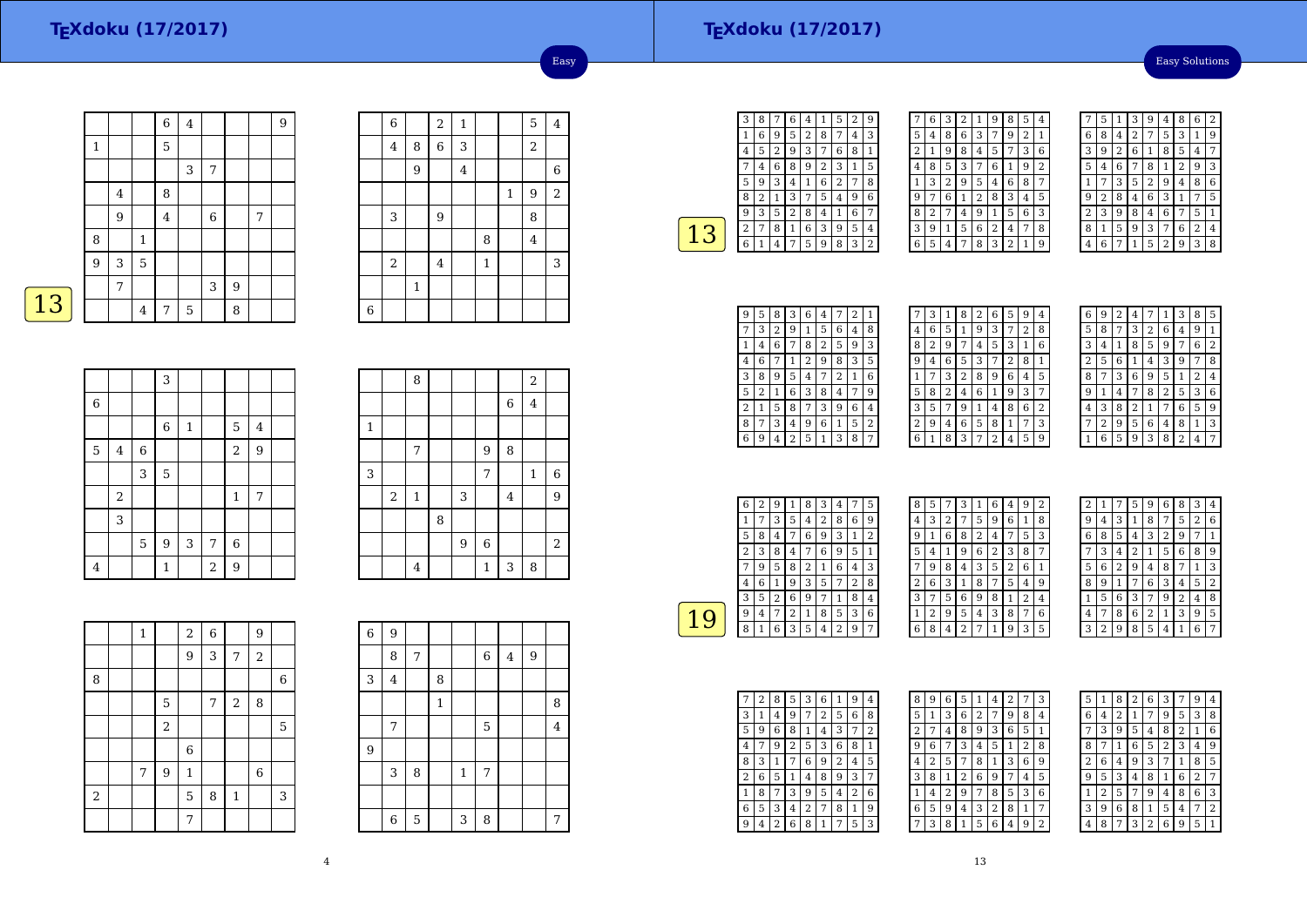Easy

 $\frac{7}{5}$  3

 $\begin{array}{c|c}\n4 \\
1\n\end{array}$ 

 $\begin{array}{c|c} 7 & 6 \\ \hline 3 & \end{array}$ 

 $\frac{1}{\sqrt{4}}$ 

 $\begin{array}{|c|c|c|c|c|c|c|c|} \hline 1 & 6 & 3 & 7 \\ \hline \end{array}$ 

 <sup>5</sup> 7

5 9 1

 $9 \hspace{1.5cm} 7$ 

1<sup>9</sup> <sup>3</sup>

3

9

1

5

9

<sup>8</sup> <sup>4</sup>

3 | 5 | 9



|   | 3 | 4                       | 8 | 5 | 2 |   | 6 | 9              |
|---|---|-------------------------|---|---|---|---|---|----------------|
| 8 | 2 | 7                       | 1 | 6 | 9 | 4 | 3 | 5              |
| 9 | 5 | 6                       | 7 | 4 | 3 | 1 | 2 | 8              |
| 6 | 4 | 9                       | 5 | 3 | 1 | 8 | 7 | $\overline{2}$ |
| 3 | 8 | 1                       | 6 | 2 | 7 | 9 | 5 | 4              |
| 5 | 7 | $\overline{\mathbf{c}}$ | 9 | 8 | 4 | 6 | 1 | 3              |
| 4 | 1 | 3                       | 2 | 9 | 6 | 5 | 8 | 7              |
| 2 | 6 | 5                       | 4 | 7 | 8 | 3 | 9 | 1              |
|   | 9 | 8                       | 3 |   | 5 | 2 | 4 | 6              |

| 9              | 6 | З              | 5 |   | 9 | 4 | 8 | 2 | 1 |
|----------------|---|----------------|---|---|---|---|---|---|---|
| 5              | 9 | 1              | 8 | 3 | 6 | 2 | 7 | 5 | 4 |
| 8              | 4 | $\overline{2}$ | 7 | 8 | 1 | 5 | 3 | 6 | 9 |
| $\overline{2}$ |   | 9              | 4 | 6 | 5 | 7 | 2 | 8 | 3 |
| 4              | 8 | 6              | 3 | 4 | 2 | 9 | 5 | 1 | 7 |
| 3              | 5 | 7              | 2 | 1 | 8 | 3 | 9 | 4 | 6 |
| 7              | 2 | 5              | 6 | 9 | 7 | 1 | 4 | 3 | 8 |
| 1              | 3 | 8              | 9 | 2 | 4 | 6 | 1 | 7 | 5 |
| 6              |   | 4              |   | 5 | 3 | 8 | 6 | 9 | 2 |
|                |   |                |   |   |   |   |   |   |   |

Simple Solutions

|   | 5 | 6              | 3              | 4 | 1              | 8              | 9 | $\overline{2}$ |
|---|---|----------------|----------------|---|----------------|----------------|---|----------------|
| 1 | 2 | 4              | 7              | 8 | 9              | 3              | 6 | 5              |
| 9 | 8 | 3              | $\overline{c}$ | 5 | 6              | 7              | 1 | 4              |
| 2 | 3 | 9              | 6              | 7 | 4              | 1              | 5 | 8              |
| 8 | 6 | 7              | 5              | 1 | 3              | 4              | 2 | 9              |
| 5 | 4 | 1              | 9              | 2 | 8              | 6              | 3 | 7              |
| 4 | 9 | 5              | 1              | 6 | 7              | $\overline{2}$ | 8 | 3              |
| 6 | 7 | $\overline{2}$ | 8              | 3 | 5              | 9              | 4 | 1              |
| 3 | 1 | 8              | 4              | 9 | $\overline{2}$ | 5              | 7 | 6              |

| 3 | 2 | 8 | 6 | 1 | 9 | 7 | 5 | 4 |  |
|---|---|---|---|---|---|---|---|---|--|
| 4 | 9 | 7 | 2 | 5 | 3 | 1 | 8 | 6 |  |
| 5 | 6 | 1 | 7 | 8 | 4 | 2 | 3 | 9 |  |
| 1 | 5 | 9 | 8 | 7 | 6 | 4 | 2 | 3 |  |
| 8 | 3 | 6 | 5 | 4 | 2 | 9 | 1 | 7 |  |
| 7 | 4 | 2 | 3 | 9 | 1 | 8 | 6 | 5 |  |
| 6 | 1 | 4 | 9 | 2 | 5 | 3 |   | 8 |  |
| 9 | 8 | 5 | 1 | 3 | 7 | 6 | 4 | 2 |  |
| 2 | 7 | 3 | 4 | 6 | 8 | 5 | 9 | 1 |  |

| 2 | 5 | 9              | 3 | 4 | 6              | 1 |                | 8              |
|---|---|----------------|---|---|----------------|---|----------------|----------------|
|   | 6 | 3              | 9 | 8 | 1              | 5 | 4              | $\overline{2}$ |
| 4 | 8 | 1              |   | 5 | $\overline{c}$ | 6 | 3              | 9              |
| 5 |   | $\overline{4}$ | 2 | 3 | 8              | 9 | 6              |                |
| 6 | 3 | 8              | 4 | 7 | 9              | 2 | 5              | 1              |
| 9 |   | 2              | 1 | 6 | 5              | 3 | 8              | 4              |
| 3 | 9 | 6              | 8 | 2 | 7              | 4 | 1              | 5              |
| 8 | 2 | 5              | 6 | 1 | 4              | 7 | 9              | 3              |
|   | 4 | 7              | 5 | 9 | 3              | 8 | $\overline{2}$ | 6              |

| 2 | 8 | 4              | 5 | 3      | 6 | -1 | 7 | 9              | 4 | 2 | 6              | 5 | 9 | 1 | 8              | 3 | 7 |  |
|---|---|----------------|---|--------|---|----|---|----------------|---|---|----------------|---|---|---|----------------|---|---|--|
| 6 | 7 | 5              |   | 4      | 9 | 2  | 3 | 8              | 3 | 8 | 5              | 6 | 4 | 7 | 9              | 2 | 1 |  |
| 3 | 9 |                | 8 | ר<br>∠ | 7 | 6  | 4 | 5              | 9 |   | 7              | 8 | 2 | 3 | 6              | 5 | 4 |  |
| 9 | 3 | 8              | 7 | 6      | 4 | 5  |   | $\overline{2}$ | 5 | 7 |                | 4 | 3 | 9 | $\overline{2}$ | 8 | 6 |  |
| 7 | 5 | 6              | 3 |        | 2 | 8  | 9 | 4              | 2 | 9 | 8              | 7 | 6 | 5 | 1              | 4 | 3 |  |
| 4 |   | $\overline{2}$ | 9 | 5      | 8 | 7  | 6 | 3              | 6 | 3 | 4              | 2 | 1 | 8 | 7              | 9 | 5 |  |
| 8 | 6 | 3              | 2 | 9      |   | 4  | 5 | 7              | 7 | 5 | 3              | 9 | 8 | 6 | 4              | 1 | 2 |  |
|   | 2 | 9              | 4 | 7      | 5 | 3  | 8 | 6              | 1 | 4 | 9              | 3 | 7 | 2 | 5              | 6 | 8 |  |
| 5 | 4 | ⇁              | 6 | 8      | 3 | 9  | 2 |                | 8 | 6 | $\overline{2}$ |   | 5 | 4 | 3              | 7 | 9 |  |
|   |   |                |   |        |   |    |   |                |   |   |                |   |   |   |                |   |   |  |

 $\sqrt{6}$ 

| 9 | 7 | 5 | 2 | 3                       | 1 | 8 | 6 | 4 |
|---|---|---|---|-------------------------|---|---|---|---|
| 4 | 6 | 2 | 8 | 9                       | 5 | 7 | 3 | 1 |
| 3 | 8 | 1 | 6 | 7                       | 4 | 5 | 2 | 9 |
| 2 | 3 | 6 | 9 | 4                       | 8 | 1 | 7 | 5 |
| 8 | 5 | 9 |   | $\mathbf{1}$            | 3 | 2 | 4 | 6 |
|   | 1 | 4 | 5 | $\overline{\mathbf{c}}$ | 6 | 3 | 9 | 8 |
| 1 | 2 | 7 | 4 | 8                       | 9 | 6 | 5 | 3 |
| 5 | 9 | 3 | 1 | 6                       | 7 | 4 | 8 | 2 |
| 6 | 4 | 8 | 3 | 5                       | 2 | 9 | 1 | 7 |

 $6 \mid 1 \mid 2$ 

 $1 \mid 2 \mid 6$ 

7 8 9

 $\sqrt{5}$  3 4

| 8 | 6 | 1              | 7 | 2 | 5 | 3              | 9 | 4 |
|---|---|----------------|---|---|---|----------------|---|---|
| 3 | 5 | 9              | 8 | 1 | 4 | 6              | 7 | 2 |
| 4 | 2 | 7              | 6 | 3 | 9 | 8              | 5 | 1 |
|   | 1 | 5              | 9 | 8 | 3 | 4              | 2 | 6 |
| 6 | 9 | 3              | 2 | 4 | 7 | 5              | 1 | 8 |
| 2 | 8 | 4              | 5 | 6 | 1 | 7              | 3 | 9 |
| 5 | 7 | 8              | 1 | 9 | 6 | $\overline{2}$ | 4 | 3 |
| 9 | 3 | 6              | 4 | 7 | 2 | 1              | 8 | 5 |
|   | 4 | $\overline{2}$ | 3 | 5 | 8 | 9              | 6 | 7 |

| 6              | 3 | 8              | 4 | 2 | 9 |        | 5 |   | 2 |          | З      |        | 9 | 6 | 4 | 5 | 8 |
|----------------|---|----------------|---|---|---|--------|---|---|---|----------|--------|--------|---|---|---|---|---|
| 7              | 5 | $\overline{2}$ | 3 | 8 | 1 | 9      | 4 | 6 | 1 | 6        | 5      | ∍<br>∠ | 4 | 8 | 3 | 9 | 7 |
| 4              | 9 | 1              | 6 | 7 | 5 | 3      | 8 | 2 | 4 | 9        | 8      | 3      | 7 | 5 | 2 | 6 | 1 |
| 9              | 4 |                | ı | 5 | 2 | 8      | 6 | 3 | 6 | 3        | 4      | 8      | 2 | 1 | 9 | 7 | 5 |
| 3              | 8 | 6              | 9 | 4 | 7 | າ<br>∠ | 1 | 5 | 5 |          | າ<br>∠ | 9      | 6 | 7 | 8 | 4 | 3 |
| $\overline{1}$ | 2 | 5              | 8 | 6 | 3 | 4      | 9 | 7 | 9 | 8        | 7      | 5      | 3 | 4 | 6 | 1 | 2 |
| 2              |   | 4              |   | 9 | 6 | 5      | 3 | 8 | 8 | 4        | 9      |        | 5 | 3 | 1 | 2 | 6 |
| 5              | 6 | 9              | 2 | 3 | 8 |        | 7 | 4 | 3 | 5        | 6      | 4      | 1 | 2 | 7 | 8 | g |
| 8              | 7 | 3              | 5 |   | 4 | 6      | 2 | 9 | ⇁ | $\Omega$ |        | 6      | 8 | 9 | 5 | 3 | 4 |
|                |   |                |   |   |   |        |   |   |   |          |        |        |   |   |   |   |   |

|    |       |                | 9 | $\mathbf{1}$ | 8 |                | $\bf 4$     |   |                |
|----|-------|----------------|---|--------------|---|----------------|-------------|---|----------------|
|    |       |                |   | 5            |   | $\overline{2}$ |             | 6 |                |
|    |       | 8              |   |              |   | 9              |             |   |                |
|    | $\,2$ |                |   |              |   |                | 9           |   |                |
|    |       |                | 5 |              | 2 |                |             |   |                |
|    |       |                |   |              |   |                |             |   | 8              |
|    | 3     |                |   | 6            |   |                |             |   | $\overline{4}$ |
|    |       | $\overline{4}$ |   |              |   |                | $\mathbf 5$ |   | 6              |
| 19 | 8     | $\mathbf{1}$   |   | 3            |   |                | $\,2$       |   |                |
|    |       |                |   |              |   |                |             |   |                |

| $\overline{a}$ | $\mathbf 1$ |   | 5 |             |   | 8            |                |                |
|----------------|-------------|---|---|-------------|---|--------------|----------------|----------------|
| 9              |             | 3 |   | 8           |   |              | $\overline{2}$ | 6              |
|                |             |   |   | 3           |   |              |                |                |
|                |             |   |   |             |   |              |                |                |
|                |             |   | 9 | $\bf 4$     | 8 |              |                | 3              |
|                |             |   |   | $\,$ 6 $\,$ |   |              | $\mathbf 5$    | $\overline{2}$ |
| $\,1\,$        | 5           |   |   |             | 9 |              |                |                |
|                |             |   |   |             |   | 3            | 9              |                |
|                |             |   |   | 5           |   | $\mathbf{1}$ | $\,$ 6 $\,$    |                |

|                  | $\sqrt{2}$     |   |                |             |   | $\mathbf{1}$ |                |                |
|------------------|----------------|---|----------------|-------------|---|--------------|----------------|----------------|
|                  | $\mathbf{1}$   |   |                | 7           |   | 5            |                | 8              |
|                  | 9              |   |                |             |   |              | 7              |                |
|                  |                |   | $\overline{c}$ | $\mathbf 5$ |   |              |                |                |
|                  |                |   | 7              |             |   |              | $\overline{4}$ | 5              |
| $\boldsymbol{2}$ | $\overline{6}$ |   |                |             | 8 |              |                |                |
|                  | 8              | 7 |                | 9           |   |              |                | $\overline{6}$ |
|                  |                |   |                | $\,2$       |   | 8            | $\,1\,$        | 9              |
|                  |                |   |                |             |   |              |                |                |

| 8            |       | $\overline{6}$ |                | 1       |              | $\overline{a}$ |             |             |  |
|--------------|-------|----------------|----------------|---------|--------------|----------------|-------------|-------------|--|
|              |       |                |                |         |              | 9              |             | 4           |  |
|              |       |                |                |         |              |                |             | $\mathbf 1$ |  |
|              |       |                |                |         |              | $\mathbf{1}$   |             |             |  |
| $\bf 4$      | $\,2$ |                |                |         | $\mathbf{1}$ |                | $\,$ 6 $\,$ | 9           |  |
| 3            | 8     |                | $\overline{2}$ | $\,6\,$ |              | 7              |             |             |  |
| $\mathbf{1}$ |       |                | 9              |         | 8            |                |             |             |  |
| 6            |       |                | $\overline{4}$ | 3       | $\sqrt{2}$   |                |             |             |  |
|              |       |                |                |         |              |                |             |             |  |

| 5              |         | 8 | $\overline{a}$ |            |             |              | $\overline{9}$ |                |  |
|----------------|---------|---|----------------|------------|-------------|--------------|----------------|----------------|--|
|                | $\bf 4$ |   |                |            |             | 5            |                |                |  |
|                |         |   |                |            |             |              | $\mathbf{1}$   | 6              |  |
| 8              |         |   |                |            |             |              |                | $\overline{9}$ |  |
| $\overline{a}$ |         | 4 |                |            |             | $\mathbf{1}$ | 8              |                |  |
|                |         |   |                |            | $\mathbf 1$ |              | $\overline{a}$ |                |  |
| $\mathbf{1}$   |         | 5 |                | 9          |             | 8            |                |                |  |
|                | 9       |   | 8              |            |             |              | 7              |                |  |
| 4              |         |   |                | $\sqrt{2}$ |             |              |                |                |  |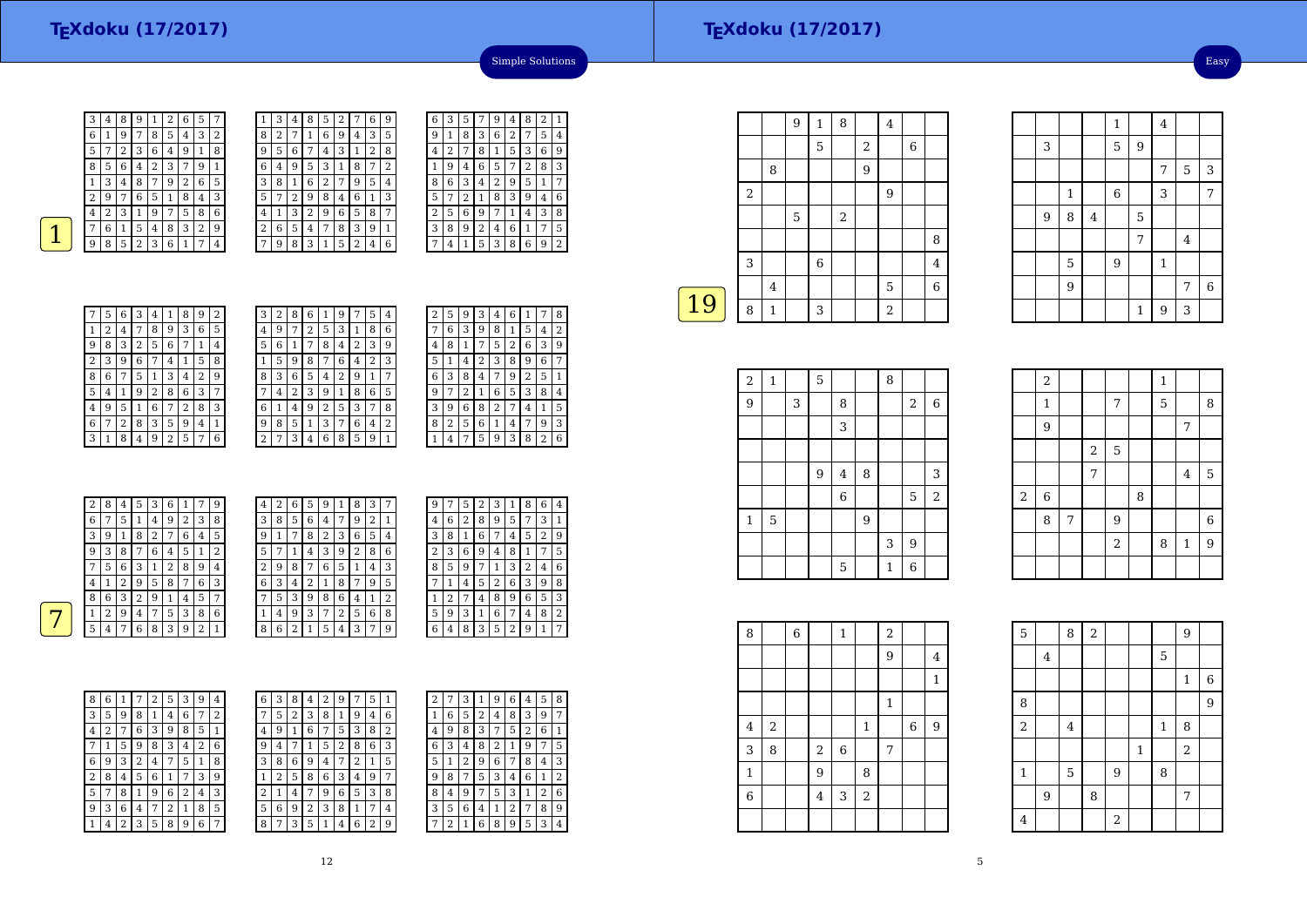Expert

|   | 8 | 5 |   |                | 3              |             |   |                  |       |
|---|---|---|---|----------------|----------------|-------------|---|------------------|-------|
|   |   |   | 9 |                |                | 1           |   |                  |       |
|   | 3 |   |   |                |                |             |   | 4                |       |
|   | 1 |   |   | 3              | 5              |             |   | 8                |       |
|   |   |   |   |                | $\overline{4}$ |             |   |                  |       |
|   |   | 6 |   |                |                |             |   |                  | $1\,$ |
|   |   | 7 |   | 8              | $\,$ 6 $\,$    |             |   | 9                | 5     |
|   |   |   |   | $\overline{4}$ | 7              |             | 8 | $\boldsymbol{6}$ |       |
| 5 | 9 |   |   |                |                | $\mathbf 5$ |   |                  |       |

|       |         |              | $\overline{7}$ | $\mathsf 3$ | 8              |            | $\mathbf{1}$   |
|-------|---------|--------------|----------------|-------------|----------------|------------|----------------|
|       |         |              |                |             | 7              | $\sqrt{2}$ |                |
|       | 9       | $\mathbf{1}$ |                |             |                |            |                |
|       |         | 8            |                |             |                |            |                |
| 3     |         |              | 6              |             | $\overline{4}$ |            |                |
|       | $\,2$   | 9            |                | 7           |                | $\,6$      |                |
| 9     |         |              |                |             | $\sqrt{2}$     | 3          |                |
| $\,2$ | $\bf 4$ |              | 3              |             |                |            | $\overline{6}$ |
|       |         |              | $\mathbf 1$    |             |                |            |                |

Intermediate

|    |              | 3 | 7              | $\overline{4}$ | $\sqrt{2}$ | 9           | $\mathbf{1}$ |                |   |
|----|--------------|---|----------------|----------------|------------|-------------|--------------|----------------|---|
|    |              |   |                |                |            |             |              |                | 7 |
|    | $\mathbf{1}$ |   |                |                |            |             |              | $\overline{2}$ | 3 |
|    |              | 9 |                |                |            |             |              |                |   |
|    | 8            |   |                | 7              |            |             | 3            |                | 1 |
|    |              |   |                |                |            | $\,$ 6 $\,$ |              | 4              |   |
|    |              |   |                |                |            |             |              |                |   |
|    |              |   |                |                |            | $\bf 4$     | 6            |                |   |
| 55 |              | 6 | $\overline{4}$ | 3              |            |             | 9            | 7              | 8 |
|    |              |   |                |                |            |             |              |                |   |

|   |                         | $\bf 4$     |   | $\overline{2}$ |              |                |       | 9              |
|---|-------------------------|-------------|---|----------------|--------------|----------------|-------|----------------|
| 3 | $\mathbf 5$             |             |   |                |              | 8              |       |                |
|   | 9                       |             |   |                | $\bf 4$      | $\mathbf 1$    | $\,6$ |                |
|   | $\overline{\mathbf{4}}$ | $\,$ 6 $\,$ |   | 9              |              | $\overline{2}$ |       |                |
|   | $\mathbf 1$             |             |   |                | $\,$ 6 $\,$  |                |       |                |
|   | $\,2$                   |             | 8 | 3              |              |                |       |                |
|   |                         |             |   | 8              |              | 9              |       |                |
|   |                         |             |   |                |              | $\overline{4}$ |       | 3              |
|   |                         |             |   |                | $\mathbf{1}$ |                |       | $\overline{a}$ |

| 4              |         |       | 1 | 3            |                |   | 9              |
|----------------|---------|-------|---|--------------|----------------|---|----------------|
|                |         | 8     | 6 | $\bf 4$      |                |   | 3              |
| $\mathbf 1$    | 3       |       | 8 |              |                |   | $\overline{6}$ |
| $\overline{6}$ | $\bf 4$ |       |   |              |                |   | 8              |
|                | $\,2$   |       |   |              |                |   |                |
|                |         |       |   | 8            | 7              |   |                |
|                |         |       |   |              | 9              |   |                |
|                |         | $\,1$ | 7 |              |                |   |                |
| $\overline{9}$ | 8       |       |   | $\mathbf{1}$ | $\overline{4}$ | 3 |                |

|             |                |             |              |             | $\overline{9}$            | $\overline{7}$ |            |   |
|-------------|----------------|-------------|--------------|-------------|---------------------------|----------------|------------|---|
|             | 5              | $\,1\,$     |              | $\,$ 6 $\,$ |                           |                |            |   |
|             |                |             |              | 5           | $\ensuremath{\mathsf{3}}$ |                |            |   |
|             |                |             |              |             |                           |                |            |   |
|             | 7              | $\mathbf 5$ |              |             | $\mathbf 1$               |                |            |   |
| $\,$ 6 $\,$ | 8              |             |              |             |                           |                | $\sqrt{2}$ | 3 |
|             | 3              |             | $\mathbf{1}$ |             |                           | 5              |            |   |
|             | $\overline{6}$ |             |              | 9           | $\sqrt{2}$                |                |            |   |
| $\,2$       |                |             |              |             | 5                         |                | 6          | 8 |

| 3              |   |   | $\,1\,$        |                |   |                |              |
|----------------|---|---|----------------|----------------|---|----------------|--------------|
| 7              |   | 9 |                |                |   | 6              | $\mathbf{1}$ |
|                |   |   | $\overline{4}$ | 7              |   | 3              |              |
| $\overline{4}$ | 5 |   | 6              | $\mathbf{1}$   |   |                |              |
|                |   |   | 5              |                |   | 1              |              |
|                |   |   |                | 4              |   |                |              |
|                | 9 | 6 |                | $\overline{2}$ |   |                |              |
|                |   | 7 |                |                | 9 | $\overline{2}$ | 3            |
|                |   |   |                |                |   | 5              |              |

|                           | 5            | 9           |                |                |         |             | 6                       |
|---------------------------|--------------|-------------|----------------|----------------|---------|-------------|-------------------------|
| $\,6$                     |              | 4           | $\mathbf{1}$   |                | 9       | 3           |                         |
|                           |              |             | $\overline{6}$ |                | 8       |             | $\overline{\mathbf{4}}$ |
| $\,2$                     |              | 5           |                |                |         |             |                         |
| $\boldsymbol{9}$          |              |             | 8              | $\,1\,$        |         | $\,$ 6 $\,$ |                         |
|                           | $\mathbf{1}$ |             |                | $\bf 4$        |         |             | 8                       |
| $\ensuremath{\mathsf{3}}$ |              |             |                | $\overline{6}$ | $\bf 4$ |             |                         |
|                           |              |             |                |                |         | 5           |                         |
|                           |              | $\mathbf 1$ | $\,2$          | 3              |         |             |                         |

 $\overline{\phantom{0}}$ 

|                | $\overline{\mathbf{4}}$ |                |                  |                |                |                |                |              |
|----------------|-------------------------|----------------|------------------|----------------|----------------|----------------|----------------|--------------|
| 9              |                         |                |                  |                |                |                |                | $\mathbf{1}$ |
|                |                         | 3              | $\boldsymbol{9}$ | 4              | $\,6\,$        |                |                |              |
|                |                         | 8              |                  | $\overline{a}$ |                |                | $\overline{6}$ |              |
|                |                         | 9              |                  |                | 3              |                |                |              |
| 3              | $\,$ 6 $\,$             |                | 7                |                | $\overline{4}$ |                |                |              |
| $\overline{6}$ |                         | $\overline{4}$ |                  | $\,1\,$        | 7              |                |                | 8            |
|                |                         | $\mathbf{1}$   |                  |                |                | 3              |                |              |
| $\sqrt{2}$     | 8                       |                |                  |                |                | $\overline{6}$ |                |              |

|                  |              |             | 7              |             |                  | 5                |            |                |
|------------------|--------------|-------------|----------------|-------------|------------------|------------------|------------|----------------|
|                  |              | $\mathbf 5$ | 3              |             |                  |                  |            |                |
|                  |              |             | $\overline{2}$ |             | $\mathbf{1}$     | $\boldsymbol{9}$ |            |                |
|                  |              |             |                |             |                  |                  |            |                |
| $\boldsymbol{2}$ | $\mathbf{1}$ |             |                | $\bf 4$     |                  | 8                |            |                |
|                  | 8            | 3           |                | $\mathbf 1$ |                  |                  |            | $\overline{a}$ |
| 8                |              |             |                | 3           | $\boldsymbol{9}$ |                  |            | $\overline{4}$ |
|                  |              |             |                |             |                  |                  | $\sqrt{2}$ |                |
| $\,1\,$          | 4            |             |                |             | 8                |                  | 9          |                |

7

 $\begin{array}{|c|c|c|c|}\n\hline\n6 & 4 \\
\hline\n\end{array}$ 

 $\begin{array}{|c|c|c|c|c|c|c|c|} \hline 6 & 9 & 1 \\ \hline \end{array}$ 5 <sup>2</sup>

1

<sup>9</sup> 4

 $\frac{1}{7}$ 

8

1

9

6

8

 $\frac{7}{9}$  9

 $6 \mid \overline{8 \mid 7}$ 

 $\frac{4}{\sqrt{2}}$  8

8 6 4

8 | 5 | 6

|   |       | $\overline{6}$ |   | 5              |   |            |                |                |
|---|-------|----------------|---|----------------|---|------------|----------------|----------------|
| 7 | 5     |                |   | 8              | 3 |            | $\overline{2}$ | $\overline{4}$ |
|   | 8     |                |   |                |   |            | 7              |                |
|   |       | 7              | 9 | $\,2$          | 8 |            |                |                |
| 3 | $\,6$ | 8              |   |                |   |            |                |                |
|   | 9     |                |   |                |   |            |                |                |
|   | 7     |                |   | $\overline{4}$ |   |            |                |                |
|   |       |                |   |                | 9 | $\sqrt{2}$ |                | 3              |
|   |       |                |   |                | 6 |            | 8              |                |

 $\boxed{25}$ 

 $\overline{\phantom{0}}$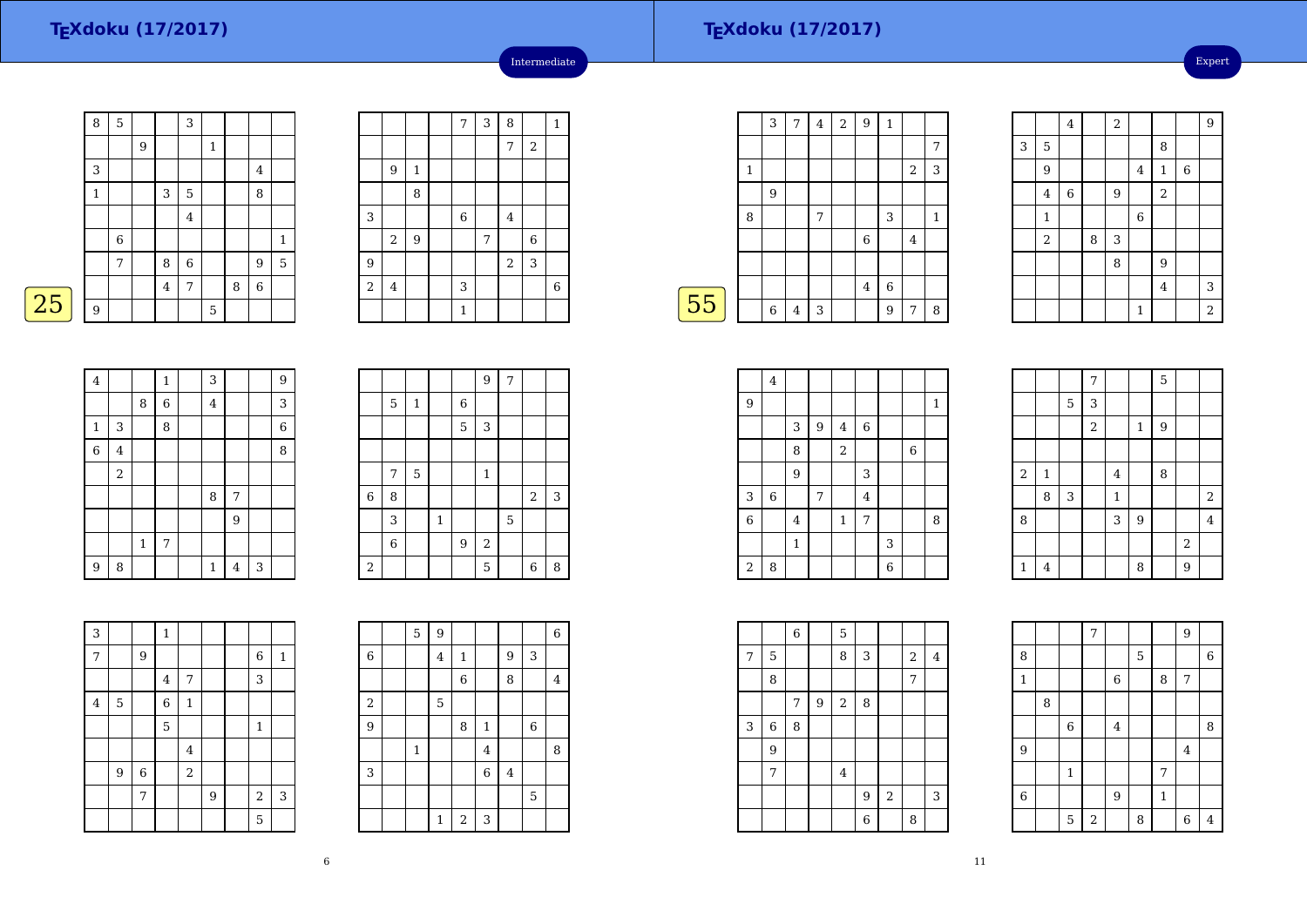49

### **TEXdoku (17/2017)**

Intermediate

|   |   | 9           | 7     | 8            |         |   |         |                |                |
|---|---|-------------|-------|--------------|---------|---|---------|----------------|----------------|
|   | 3 | $\,$ 6 $\,$ |       |              |         |   | $\bf 4$ |                |                |
|   | 8 |             | $\,1$ | $\sqrt{2}$   |         | 3 |         |                | 7              |
|   |   |             |       | 6            |         |   |         | $\overline{9}$ | $\mathbf{1}$   |
|   |   |             |       |              |         | 7 |         |                | $\overline{6}$ |
|   |   |             |       | 9            | $\bf 4$ |   |         |                |                |
|   | 9 |             |       | $\mathbf{1}$ |         |   |         |                |                |
|   |   | 3           |       |              |         | 9 |         | $\,2$          |                |
| 9 |   |             |       |              |         | 8 | 7       |                |                |

|   |                |             |                |              | 9                | 5          | 8 |
|---|----------------|-------------|----------------|--------------|------------------|------------|---|
|   |                |             |                |              | $\overline{7}$   |            |   |
|   | 5              |             |                | $\mathbf{1}$ |                  | $\sqrt{2}$ |   |
|   |                | $\mathbf 1$ |                |              | $\boldsymbol{6}$ | 7          |   |
|   | $\overline{a}$ |             |                | 9            |                  |            | 5 |
|   | 8              |             | $\overline{c}$ |              | 3                |            |   |
| 7 |                |             | $\mathbf{1}$   |              |                  |            |   |
| 8 |                |             |                | 6            | 5                |            |   |
|   |                | $\,2$       | 7              | 5            |                  | 6          | 9 |

Expert

|    |   | 8              |         |   |   |                |   | 7              | $\overline{2}$ |
|----|---|----------------|---------|---|---|----------------|---|----------------|----------------|
|    | 5 | 3              |         |   |   |                | 9 |                |                |
|    |   |                |         |   |   |                |   | 1              |                |
|    |   |                |         |   |   |                |   |                | 4              |
|    | 7 |                |         | 9 |   |                |   |                |                |
|    |   |                | $\,4\,$ | 3 |   |                | 5 | 9              |                |
|    |   | $\overline{2}$ |         |   |   | 3              |   |                |                |
|    | 9 |                |         |   | 8 | $\overline{4}$ |   |                | $\mathbf{1}$   |
| 31 |   | $\mathbf{1}$   | 5       |   | 9 |                | 4 | $\overline{2}$ |                |
|    |   |                |         |   |   |                |   |                |                |

| 7                       |             |                | $\,$ 6 $\,$    | 8 |             |                |       |                |
|-------------------------|-------------|----------------|----------------|---|-------------|----------------|-------|----------------|
|                         | $\mathbf 1$ |                |                |   |             |                | $\,6$ |                |
| $\overline{\mathbf{z}}$ |             | $\mathbf 5$    |                |   |             | $\overline{c}$ |       |                |
| $\overline{3}$          |             |                |                |   |             | $\mathbf{1}$   |       |                |
|                         |             |                |                |   | $\mathbf 5$ | $\overline{6}$ |       | 7              |
|                         | 8           | $\sqrt{ }$     | $\bf{4}$       |   |             |                |       |                |
|                         |             |                |                |   |             |                |       |                |
| $\sqrt{2}$              |             | $\overline{6}$ |                | 3 |             | 5              |       |                |
|                         |             | 3              | $\overline{5}$ |   |             |                |       | $\overline{4}$ |

|                | $\bf 4$ |                         | 8              | $\overline{7}$ |                |                | 5 |                |
|----------------|---------|-------------------------|----------------|----------------|----------------|----------------|---|----------------|
|                |         |                         |                |                |                | $\,6$          |   |                |
| $\,2$          |         | $\,1$                   |                |                |                |                | 7 |                |
|                |         | $\overline{\mathbf{4}}$ |                |                |                |                |   |                |
|                |         |                         |                |                |                | $\overline{2}$ |   |                |
| $\overline{5}$ |         |                         | $\overline{7}$ |                | $\,2$          |                |   |                |
|                |         | $\,$ 6 $\,$             |                |                | $\overline{4}$ | $\overline{5}$ |   |                |
|                |         |                         | $\,$ 6 $\,$    |                | 7              | $\mathbf 1$    |   |                |
| $\mathbf 1$    | 8       | 9                       |                | $\sqrt{2}$     |                |                |   | $\overline{4}$ |

|             | 8 |              | 5                       | $\overline{\mathbf{4}}$ |   | 3       | 7 |
|-------------|---|--------------|-------------------------|-------------------------|---|---------|---|
| $\mathbf 1$ |   | 5            |                         | 8                       |   |         |   |
|             |   |              |                         |                         |   |         |   |
|             |   |              | 9                       | 7                       |   |         |   |
| 3           |   |              |                         |                         |   |         | 8 |
|             | 5 | 7            |                         |                         |   |         |   |
|             |   | $\mathbf{1}$ |                         | 3                       |   |         |   |
|             |   | 9            |                         |                         | 7 | $\bf 4$ |   |
| 4           | 3 |              | $\overline{\mathbf{c}}$ | 5                       | 9 | 8       |   |

| $\overline{3}$ |                         |       |              |                  |                |                | 7 |                |
|----------------|-------------------------|-------|--------------|------------------|----------------|----------------|---|----------------|
|                | 8                       |       |              |                  |                | $\overline{4}$ |   |                |
|                | 5                       | $\,2$ |              |                  |                |                |   |                |
|                |                         |       |              | $\boldsymbol{2}$ |                | $\mathbf 1$    |   | 3              |
|                |                         | 5     |              | 8                |                |                |   |                |
|                | $\overline{\mathbf{4}}$ | 3     | $\mathbf{1}$ |                  |                | 5              |   |                |
|                |                         |       |              |                  |                | $\overline{6}$ |   | $\overline{7}$ |
|                | $\mathbf{1}$            |       |              | 7                | $\overline{6}$ |                |   | 5              |
|                |                         | 8     |              |                  | $\overline{4}$ | $\sqrt{2}$     |   |                |

| 7              |                |              | $\overline{4}$ | $\mathbf 1$ | 5              |                |                |
|----------------|----------------|--------------|----------------|-------------|----------------|----------------|----------------|
| 9              |                | 7            |                |             |                |                |                |
|                | 8              |              |                |             | $\overline{a}$ | 6              |                |
| 5              |                | $\mathbf{1}$ |                | 9           |                |                |                |
|                |                |              | 5              |             | 7              | 4              |                |
| $\overline{6}$ |                |              |                |             |                | $\overline{2}$ |                |
|                |                |              |                | 5           |                |                |                |
|                |                |              | $\mathbf{1}$   |             | $\overline{4}$ | 5              | 8              |
|                | $\overline{6}$ |              | 8              |             | $\mathbf{1}$   |                | $\overline{c}$ |

| $\,2$                   |                  |   | 8              |             | $\bf 4$ |       | 3 | 5              |  |
|-------------------------|------------------|---|----------------|-------------|---------|-------|---|----------------|--|
|                         |                  | 4 |                |             | 9       | $\,6$ |   |                |  |
|                         |                  |   |                | $\mathbf 5$ |         |       |   | 8              |  |
| $\overline{6}$          | $\mathbf 1$      |   |                |             |         | 3     |   |                |  |
|                         |                  |   |                | 8           |         |       |   |                |  |
|                         | $\boldsymbol{2}$ |   | 3              | $\,6$       |         |       |   |                |  |
|                         |                  |   | $\overline{a}$ |             |         |       | 5 |                |  |
| $\overline{\mathbf{4}}$ |                  |   |                |             |         |       |   | $\overline{9}$ |  |
| 3                       | 9                |   | $\mathbf 5$    |             |         |       | 8 |                |  |

|                | 3            |              |                | $\mathbf{1}$ |   |                |              |  |
|----------------|--------------|--------------|----------------|--------------|---|----------------|--------------|--|
|                |              | $\mathbf{1}$ | $\overline{9}$ |              | 3 |                | 8            |  |
| 9              |              |              | 8              |              |   |                |              |  |
| $\,1\,$        | $\bf 4$      |              |                |              | 5 |                | 7            |  |
|                |              | 7            |                |              |   |                |              |  |
| $\overline{5}$ | $\,$ 6 $\,$  |              | $\overline{4}$ |              |   | 3              |              |  |
|                |              | $\,$ 6 $\,$  |                |              |   | 5              |              |  |
| 8              | $\mathbf{1}$ |              |                | 7            |   |                |              |  |
|                | 5            |              |                |              |   | $\overline{4}$ | $\mathbf{1}$ |  |

|   | 4 |                         |   |         |                | $\overline{6}$ |                |                |
|---|---|-------------------------|---|---------|----------------|----------------|----------------|----------------|
| 9 | 7 |                         | 5 |         | 3              |                |                |                |
|   |   |                         |   | 8       |                |                |                | 5              |
|   |   |                         | 9 |         |                |                |                |                |
| 5 |   |                         |   |         |                |                |                | $\bf 4$        |
| 8 |   | $\overline{\mathbf{4}}$ |   |         |                |                |                |                |
|   |   | 3                       |   | 7       | $\overline{6}$ |                | $\overline{5}$ |                |
|   | 9 |                         |   | $\bf 4$ |                |                |                | $\overline{6}$ |
|   |   | $\,$ 6 $\,$             | 3 |         |                | 4              |                | $\overline{2}$ |

| $\sqrt{2}$ |            |   |   | 6              | 3 | $\overline{4}$ |             | 9 |
|------------|------------|---|---|----------------|---|----------------|-------------|---|
|            | 3          |   | 9 | $\overline{4}$ |   |                | $\,$ 6 $\,$ | 7 |
|            |            |   |   |                | 8 |                |             |   |
|            |            |   |   | 5              |   | 8              |             | 3 |
|            |            |   | 8 | $\overline{a}$ |   | $\overline{6}$ | 9           |   |
| 9          |            | 7 |   |                |   |                |             | 5 |
|            |            | 3 |   | 9              |   |                | 5           |   |
|            |            |   |   |                |   |                | $\bf 4$     |   |
|            | $\sqrt{2}$ |   |   |                |   |                |             |   |

10

7